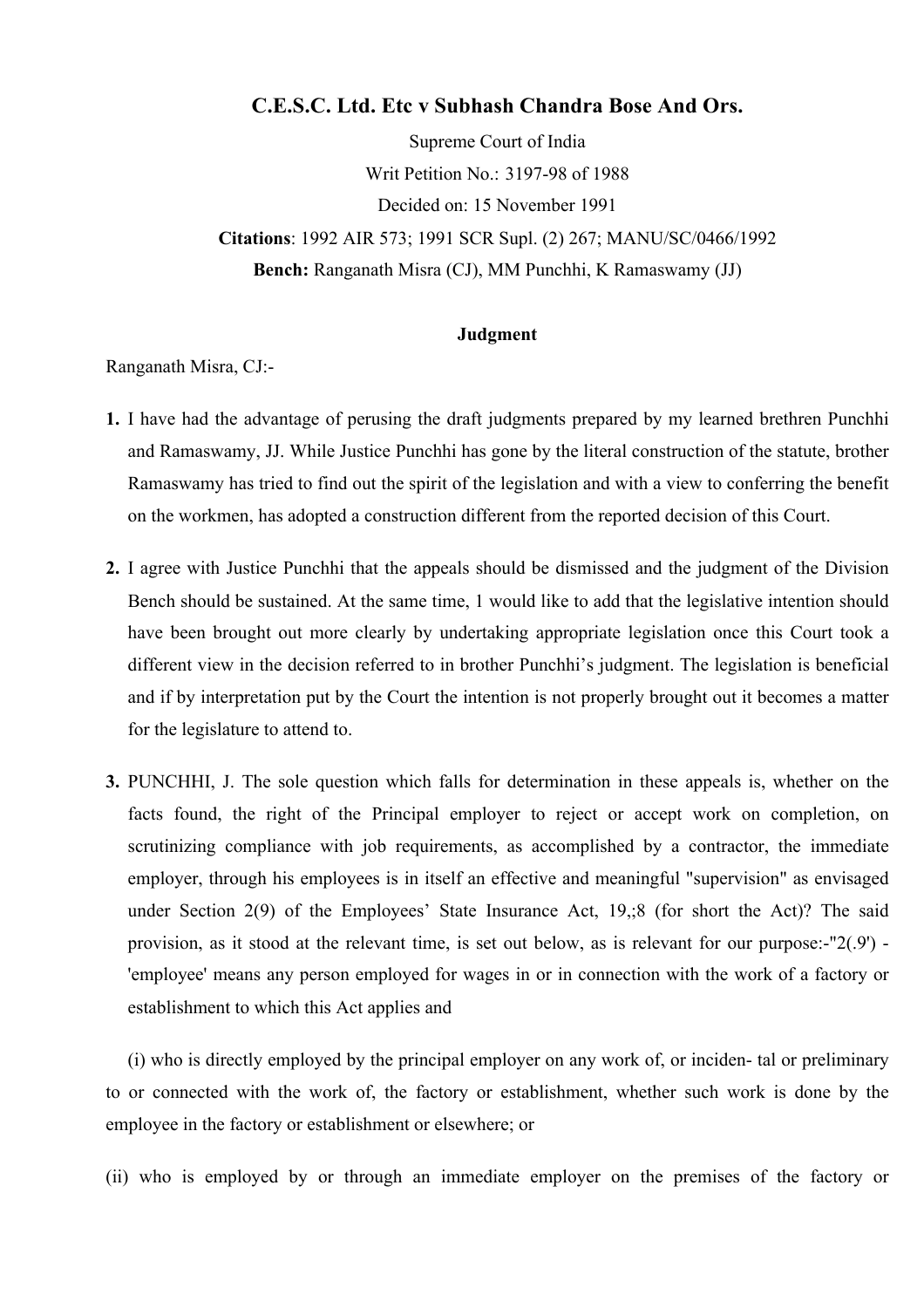establishment or under the supervision of the principal employer or his agent on work which is ordinarily part of the work of the factory or establishment or which is preliminary to the work carried on in or incidental to the purpose of the factory or establishment; or

(iii) whose services are temporarily lent or let on hire to the principal employer by the person with whom the person whose services are so lent or let on hire has entered into a contract of service;

**4.** The Calcutta Electricity Supply Corporation (India) Ltd., hereinafter referred to as the C.E.S.C. engages various contractors to carry out work of excavation, conversion of overhead electric lines and laying of underground cables under public roads, as well as for repair and maintenance of the aforesaid works. Subhash Chandra Bose & some others, the private respondents herein, were given such contracts, terms and conditions in respect of each were reduced to writing. They would be adverted to at the appropriate time common as they are to all. The C.E.S.C. was on notice alerted by the Regional Director of the Employees State Insurance Corporation (for short 'E.S.I.C.') by means of communication dated 26August, 1975 that the employees whose wages were being paid through such a contractor would fall within the scope of Section 2(9) of the Act and for reasons and details mentioned in the communication. Thereupon the C.E.S.C. on its part engaged in correspondence with the Association of Electrical Contractors of Eastern India, a representative body of the contractors who are parties respondents herein, requiring them to comply with the provisions of the said Act immediately or else it will deduct a lumpsum of 7% from their bills. The Association questioned the move and strongly refuted such obligation. After indulging in some correspondence on the subject, the C.E.S.C. started making deductions from their bills on account of contribution to the Employees State Insurance Fund on and from 1984 continued deducting till 1985 at the rate of 10%. Some more correspondence ensued, but in vain.

**5.** The electrical contractors then moved the High Court of Calcutta on December 6, 1985 by means of a writ petition under Article 226 of the Constitution against the E.S.I.C. and its officers as also the C.E.S.C. as well as the Union of India so as to have the entire basis of the demand and deductions from bills annulled. It was the categorical stand of the writ petitioners that for carrying out their contracts they were not supervised by the C.E.S.C., the principal employer, and they were carrying out works allotted to them at sites outside the factory establishment of the C.E.S.C. Claiming that their employees did not come within the definition of the term 'employee' in Section 2(9) of the Act, they required of the High Court to determine this jurisdictional fact and issue the asked for writ, direction or order appropriate in the case to have it nipped in the bud. The matter was entertained by the High Court and was heard on affidavits. The dispute necessarily centered round as to whether the C.E.S.C. exercised any supervision while the contracts were being executed, and as to whether the terms thereof, assuming that they were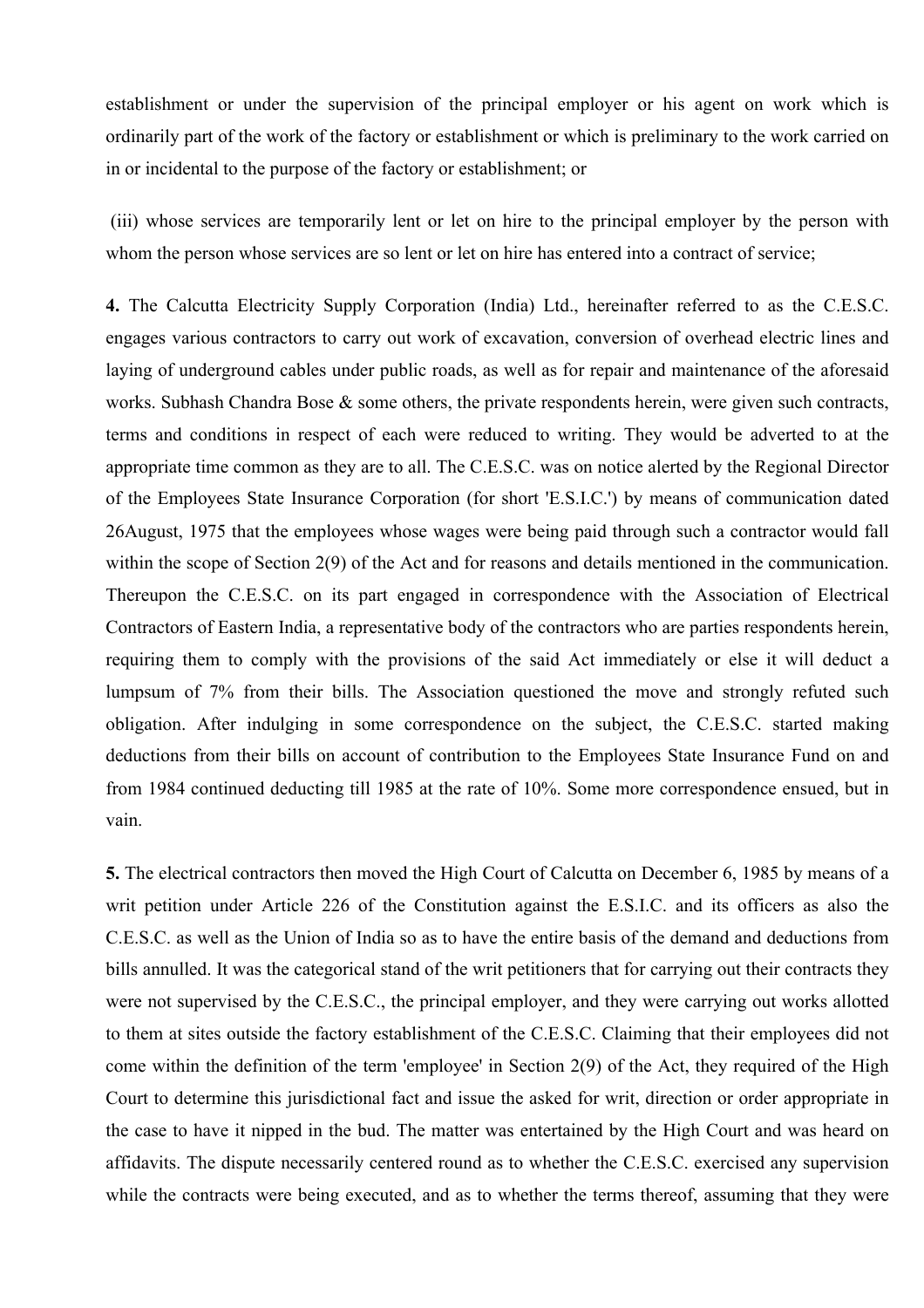faithfully observed amounted to work being carried out under the supervision and gaze of the C.E.S.C. The respective parties put in supportive affidavits to their respective stands. A learned Single Judge of the High Court, when seized of the matter, on March 23, 1984, passed an interim order, giving leave to the C.E.S.C. to respond to the notice issued by the E.S.I.C. and avail of the opportunity of being heard as required by law, and till then stayed the realisation of the contribution. The matter was then thrashed by the Regional Director of the E.S.I.C., who on March 30, 1985, passed an order under Section 45-A of the Act holding that the C.E.S.C. was liable to pay Rs. 16,21,564.05 on account of contribution to the Employees State Insurance in respect of employees of its contractors and asked it to pay the same within the time allotted. This order of the Regional Director of the E.S.I.C. gave legitimacy to the deductions from the bills of the private electrical contractors already made by the C.E.S.C. But since it was otherwise aggrieved of the foisting of the obligation, it moved another writ petition of its own under Article 226 of the Constitution against the E.S.I.C. and others claiming that it was not obliged to demand contributions on account of insurance in respect of the employees of the electrical contractors. These two writ petitions were heard together and were dismissed by a learned Single Judge of the High Court on January 11, 1986. The learned Single Judge construed the contracts between the electrical contractors and the C.S.E.C., whereunder the contractors were obliged to supervise on their own the work undertaken, so as to hold that in the facts and circumstances of the case the ultimate supervision was that of the E.S.I.C. and hence the Act was applicable. The learned Single Judge also took the view that the Act being a beneficial piece of legislation, enacted for the protection and benefit of workers, required liberal interpretation, as was held by this Court in *M.G. Beedi Works v. Union of India*, AIR 1974 SC 1952, and then proceeded to hold that the contractors as supervisors were in the nature of agents of the C.E.S.C., the principal employer.

**6.** The learned Single Judge also took the view that since ultimate energising of the transmission lines was invariably effected by the C.E.S.C. after proper checks were effected for laying of cables or other maintenance work, that step by itself was 'supervision' so as to attract the provisions of the Act. Such finding was based on the fact that even though the agreement specified that work was to be done under the supervision of the electrical contractor, the C.ES.C. retained the ultimate power of supervision and in fact did supervise the work executed by the contractors. It is then that the learned Single Judge abruptly comes to the conclusion that the principal employer could not escape liability for the works of his contractors, as the latter was acting as the agent of the principal, and in sense continued the view of the Regional Director of the E.S.I.C. Two appeals were filed against the dismissal of the two writ petitions before the Division Bench of the High Court who, after re-considering the matter, reversed the learned Single Judge, which has given cause for these appeals by special leave and the poser of the question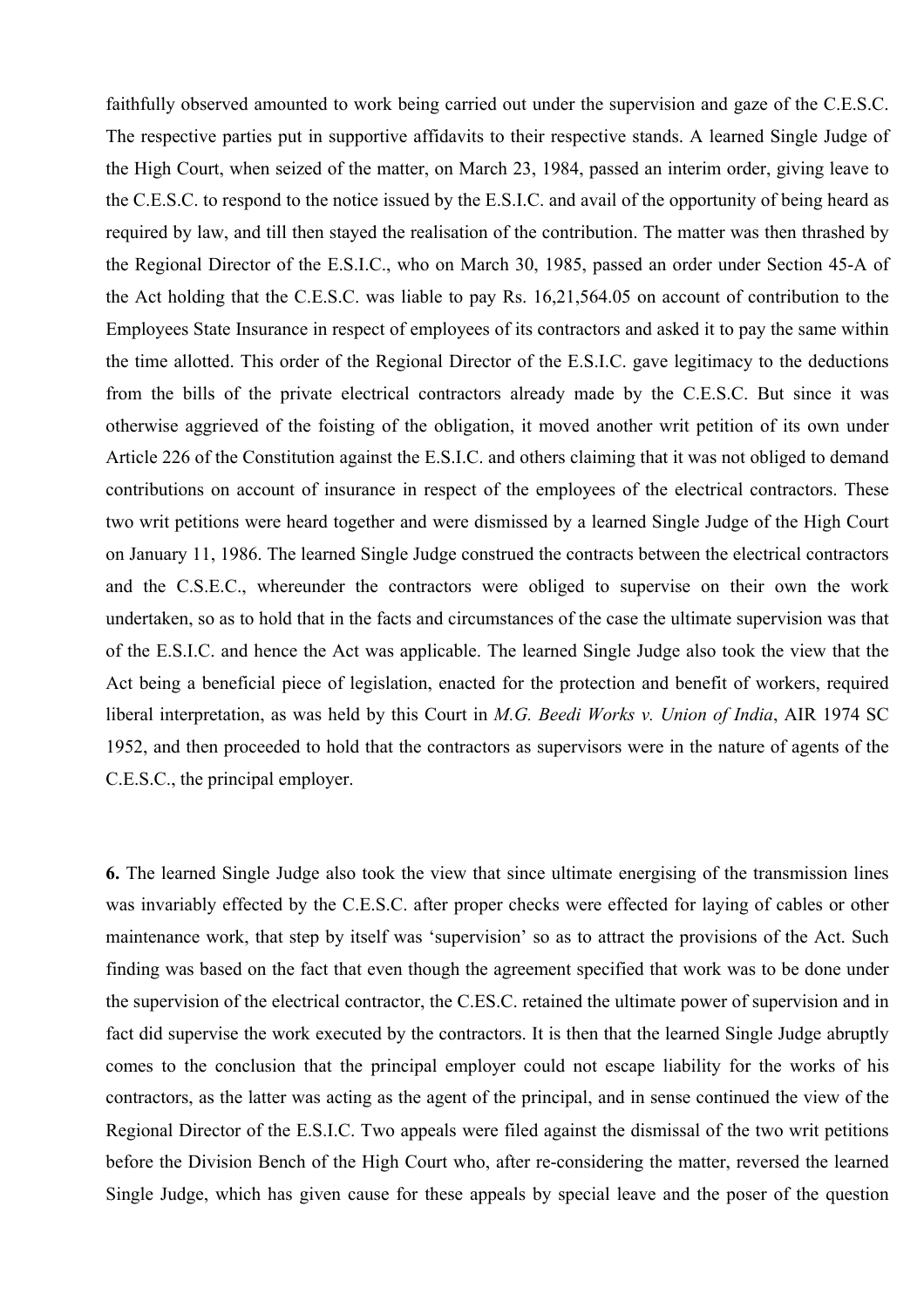mentioned at the outset.

**7.** Now it is noteworthy that the Regional Director of the E.S.I.C. drew deductions of facts in his impugned order dated March 30,1985 in this manner:

"The job which is performed by these employees engaged through the contractors was principally maintenance and distribution of electricity generated by the C.E.S.C. and also consumers' service. It was conceded during the course of hearing that after the work entrusted to such contractors was completed, it was subject to checking by C.E.S.C. for compliance with their job specifications and the work related to the main business of the C.E.S.C. It cannot therefore be argued that merely because such a job was performed outside the factory premises as stated, it did not concern the C.E.S.C. The definition of the term 'premises' includes such work site where the job of the factory is being done. 1 cannot agree therefore with the argument that such job was not done for the factory and/or that there was no supervision of the C.E.S.C. over such job. It could not but be a fact that C. E. S. C. was executing its own job through the agency of the contractors engaged by them. The C.E.S.C's contention that they have acted upon the guidelines as provided in the letter dated 26.8.75 does not hold good as the letter dated 26.8.75, Annexure E, issued by the Regional Director of E.S.I. Corporation does not hold good as the said letter only contained broad guidelines regarding provisions of the E.S.I. Act and the truth has to be ascertained from the realities of the situation. [underlining ours]

**8.** In place thereof the Division Bench of the High Court taking stock of the admitted facts opined as follows: "There is no dispute that respondent no.4 (ESIC) is the principal employer in respect of the said work and that the appellants (electrical contractors) are the immediate employers of the said employees in connection with the said work. There is no dispute that the employees of the appellants are not directly employed by the respondent no.4 (ESlC). There is also no dispute that the employees of the appellants (electrical contractors) do not carry out the aforesaid work either in the premises or the factory or establishment of respondent no. 4 (E.S.I.C.). It is also not disputed that the work which is carried out by the employees of the appellants (electrical contractors) can be stated to be work ordinarily part of the work of the respondent no.4 (ESIC) or preliminary or incidental to such work. The only dispute appears to be whether there is any supervision of the employees of the appellants (electrical contractors) by the respondent no.4 (E.S.I.C.) or its agents." [bracketing ours]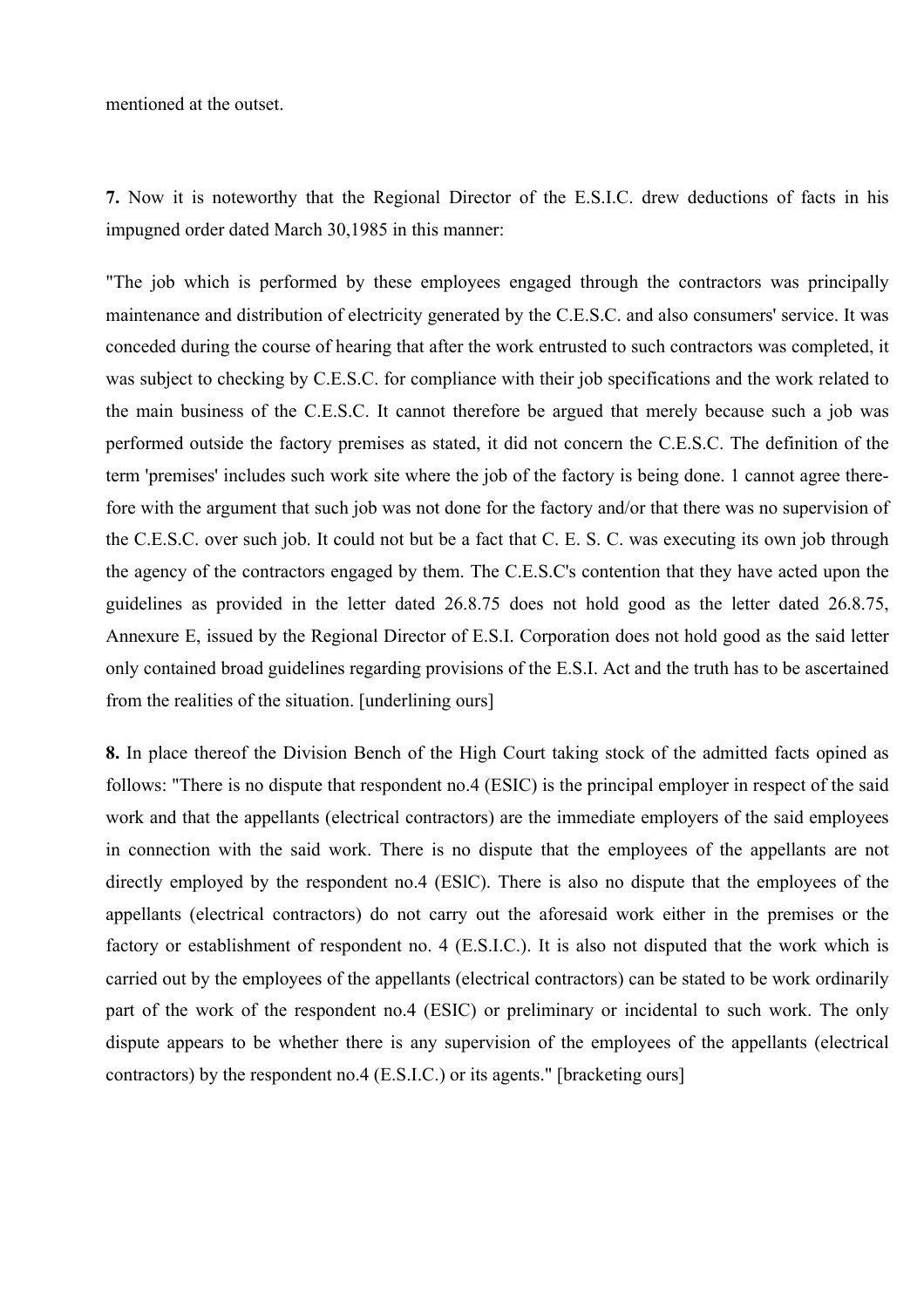**9.** Commenting on the impugned order of the Regional Director of the E.S.I.C. dated March 30, 1985 afore-extracted, the Division Bench observed as follows: "It has not been found by the respondent no.2 (Regional Director) as a fact that in carrying out the aforesaid work the employees of the appellants are under the supervision of the respondent no.4 or its agents. All that has been found is that after the works, which are entrusted to the appellants are completed, the same are checked by the respondent no.4. From the aforesaid it is obvious that it has not been found by the ESI Authorities that there is actual supervision by the respondent no.4 or its agents of the aforesaid works, which are performed by the employees of the appellants. All that has been found is that after the aforesaid work is completed the respondent no.4 checks the same. In our view, checking of a work after the same is completed and supervision of the same while the same is being performed are entirely different. Checking of a work after its completion is always done in every case by the person who ordered the same to be done so that the work can be finally accepted and payment made therefor. After the work is completed, a further checking cannot mean or imply any or any further supervision."

**10.** Vehemently was it urged on behalf of the appellants that the High Court fell in error in giving a restricted meaning to the word 'supervision' occurring in Section 2(9) of the Act and in taking out the final act of rejection or acceptance of work from the purview of that word. Strong reliance was placed on a decision of this Court in *Royal Talkies v. E.S.I.C*, [1979] 1 SCR 80, to project that this Court has spelled out that the main aim of the Act was to insure all employees in factories or establishments against sickness and allied disabilities, but the funding to implement the policy of insurance was by contribution from the employers and the employees. In the same breath it was observed that since the benefits belong to the employees and are intended to embrace as extensive a circle as is feasible, the social orientation, protective purpose and human coverage of the Act were important considerations in the statutory construction, more weighty than mere logomachy or grammatical nicety. Reliance also was placed on *Regional Director, E.S.I.C, Trichur v. Ratnanuja Match Industries*, [1985] 2 SCR 119 in which it was ruled that beneficial legislation such as the Act is to receive a liberal interpretation. The Court yet ruled that it could not travel beyond the scheme of the statute and extend the scope of it on pretext of extending statutory benefits to those not covered by the scheme of the statute. The Act being not meant for universal coverage, the negatives in the Act, one of them being that the Act did not apply to factories or establishments with less than 20 employees, was taken into account to rule that liberal construction would not go to hold a partner to be an employee as he would be a person who would not answer the definition.

**11.** A judgment of this Court in *M/s. P.M. Patel & Sons & Others v. Union of India & Ors*., [1986] 1 SCC 32 rendered in the context of the Employees Provident Fund and Miscellaneous Provisions Act, 1952 was pressed into service on behalf of the appellants to contend that when rolled beedis, prepared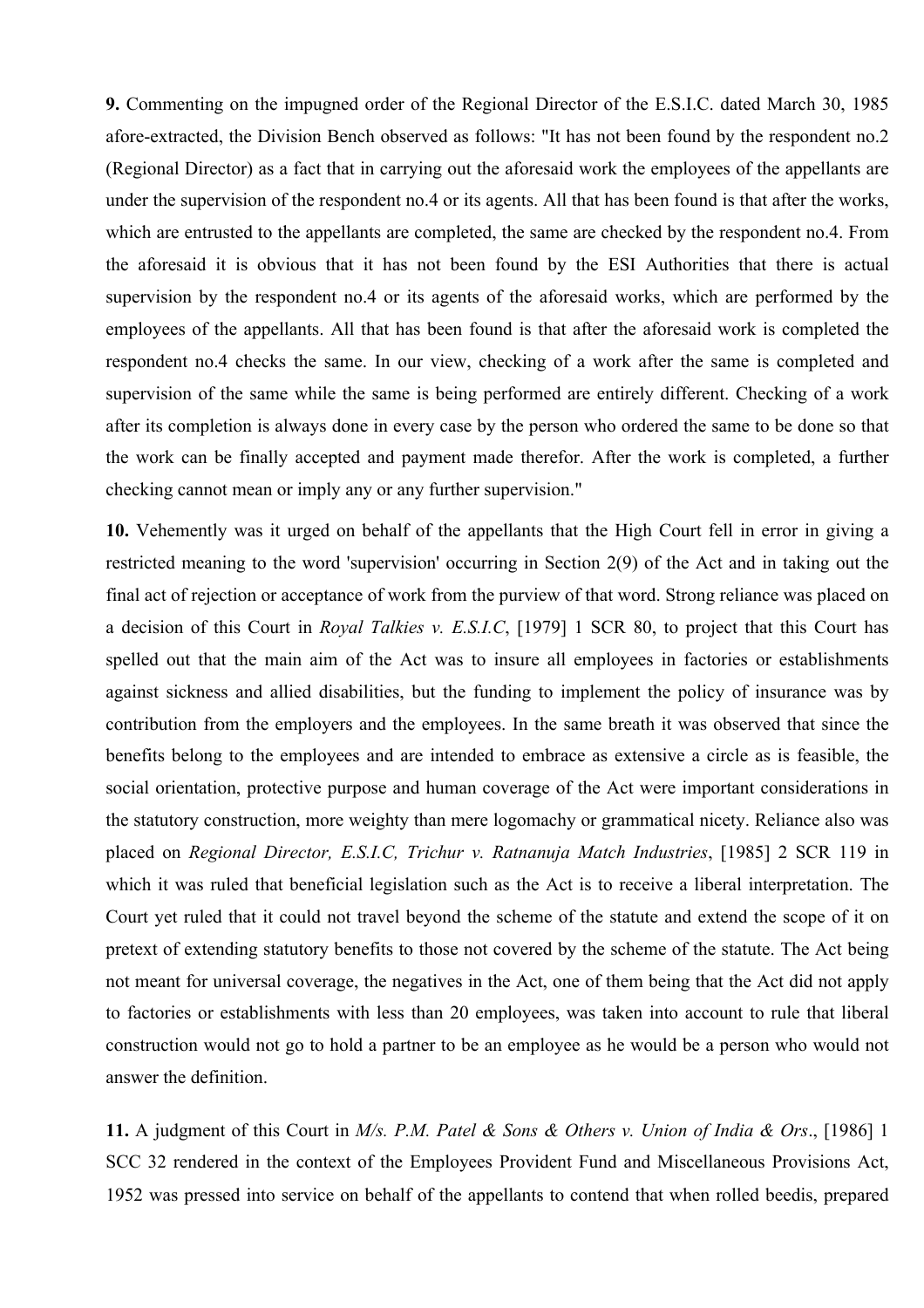by the worker elsewhere, were placed for acceptance or rejection, conforming to the standards envisaged by the manufacturers, that in itself was held constituting an effective decree of supervision and control. The benefit of the said Act was extended to beedi workers employed through contractors and the question arose whether such workers came within the definition of 'employee' in Section 2(f) of the said Act. The definition of the word 'employee' provided that it shall include any person employed by or through a contractor, in or in connection with work of the establishment, which words were held wide enough to include work performed elsewhere than the factory itself, including the dwelling house of a home worker, as also that the manufacturing operation, simple as it was, performed by illiterate workers, young and old, subjecting to rejection and acceptance, was by itself an effective degree of supervision and control, establishing the relationship of master and servant.

**12.** In whatever manner the word 'employee' under Section 2(9) be construed, liberally or restrictedly, the construction cannot go to the extent of ruling out the function and role of the immediate employer or obliterating the distance between the principal employer and the immediate employer. In some situations he is the cut-off. He is the one who stumbles in the way of direct nexus being established, unless statutorily fictioned, between the employee and the principal employer. He is the one who in a given situation is the principal employer to the employee, directly employed under him. If the work by the employee is conducted under the immediate gaze or overseeing of the principal employer, or his agent, subject to other conditions as envisaged being fulfilled, he would be an employee for the purpose of section 2(9). Thus besides the question afore-posed with regard to supervision of the principal employer the subsidiary question is whether instantly the contractual supervision exercised by the immediate employer (the electrical contractors) over his employee was exercised, on the terms of the contract, towards fulfilling a self obligation or in discharge of duty as an agent of the principal employer. P.M Patel's case can also be no help to interpret the word 'supervision' herein. The word as such is not found employed in Section 2(1) of The Employees Provident Fund and Miscellaneous Provisions Act, 1952 but found used in the text of the judgment. It appears to have been used as a means to establish connection between the employer and the employee having regard to the nature of work performed. But what has been done in Patel's case cannot ipso facto be imported in the instant case since the word 'supervision' in the textual context requires independent construction. In the ordinary dictional sense "to supervise" means to direct or over-see the performance or operation of an activity and to over-see it, watch over and direct. It is work under eye and gaze of someone who can immediately direct a corrective and tender advice. In the textual sense 'supervision' of the priucipal employer or his agent is on 'work' at the places envisaged and the word 'work' can neither be construed so broadly to be the final act of acceptance or rejection of work, nor so narrowly so as to be supervision at all times and at each and every step of the work. A harmonious construction alone would help carry out the purpose of the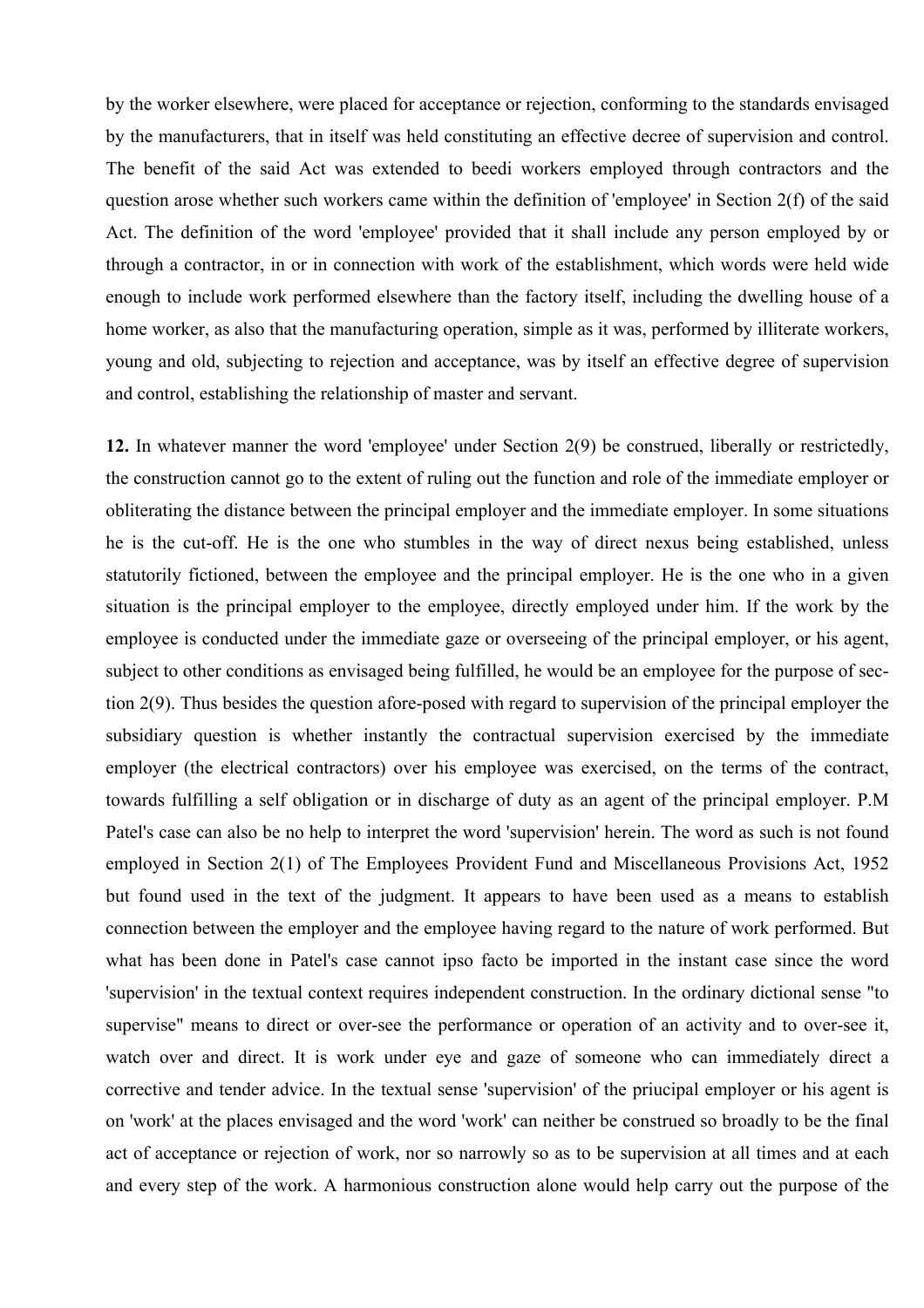Act, which would mean moderating the two extremes. When the employee is put to work under the eye and gaze of the principal employer, or his agent, where he can be watched secretly, accidently, or occasionally, while the work is in progress, so as to scrutinise the quality thereof and to detect faults therein, as also put to timely remedial measures by directions given, finally leading to the satisfactory completion and acceptance of the work, that would in our view be supervision for the purposes of Section 2(9) of the Act. It is the consistency of vigil, the proverbial 'a stitch in time saves nine'. The standards of vigil would of course depend on the facts of each case. Now this function, the principal employer, no doubt can delegate to his agent who in the eye of law is his second self, i.e., a substitute of the principal employer. The immediate employer, instantly, the electrical contractors, can by statutorily compulsion never be the agent of the principal employer. If such a relationship is permitted to be established it would not only obliterate the distinction between the two, but would violate the provisions of the Act as well as the contractual principle that a contractor and a contractee cannot be the same person. The E.S.I.C. claims establishment of such agency on the terms of the contract, a relationship express or implied. But, as is evident, the creation or deduction of such relationship throws one towards the statutory scheme of keeping distinct the concept of the principal and immediate employer, because of diverse and distinct roles. The definition is well drawn in Halsbury's Laws of England (Hailsham Edition) Vol. 1 at page 193 as follows:

"An agent is to be distinguished on the one hand from a servant, and on the other from an independent contractor. A servant acts under the direct control and supervision of his master and is bound to conform to all reasonable orders given to him in this course of his work; an independent contractor, on the other hand, is entirely independent of any control or interference and merely undertakes to produce a specified result, employing his own means to produce that result. An agent, though bound to exercise his authority in accordance with all lawful instructions which may be given to him from time to time by his principal, is not subject to its exercise to the direct control and supervision of the principal". This statement of law was used with approval by this Court in AIR 1977 SC 1677 titled as *The Superintendent of post Offices etc. etc. v. P.K. Rajamma* etc. etc. Now coming to the subsidiary question the High Court took up one particular contract dated January 20,1984 between one of the electrical contractors and the C.E.S.C. The material portion thereof is as follows:

"The said contract relates to laying of new underground cables and conversion of overcad mains and service to underground system at Barrackpore Trunk Road between Paikpare Junction to D.F. 1/6 and from Baranagar P/T to D.FI/67. Please note that you will have to provide competent supervision while carrying out the work in accordance with the provisions of the Indian Electricity Rules, 1956. You will also have to provide adequate watch and ward arrangement for the safe custody of the materials till such time and complete installation is handed over to us. You will be required to insure against theft and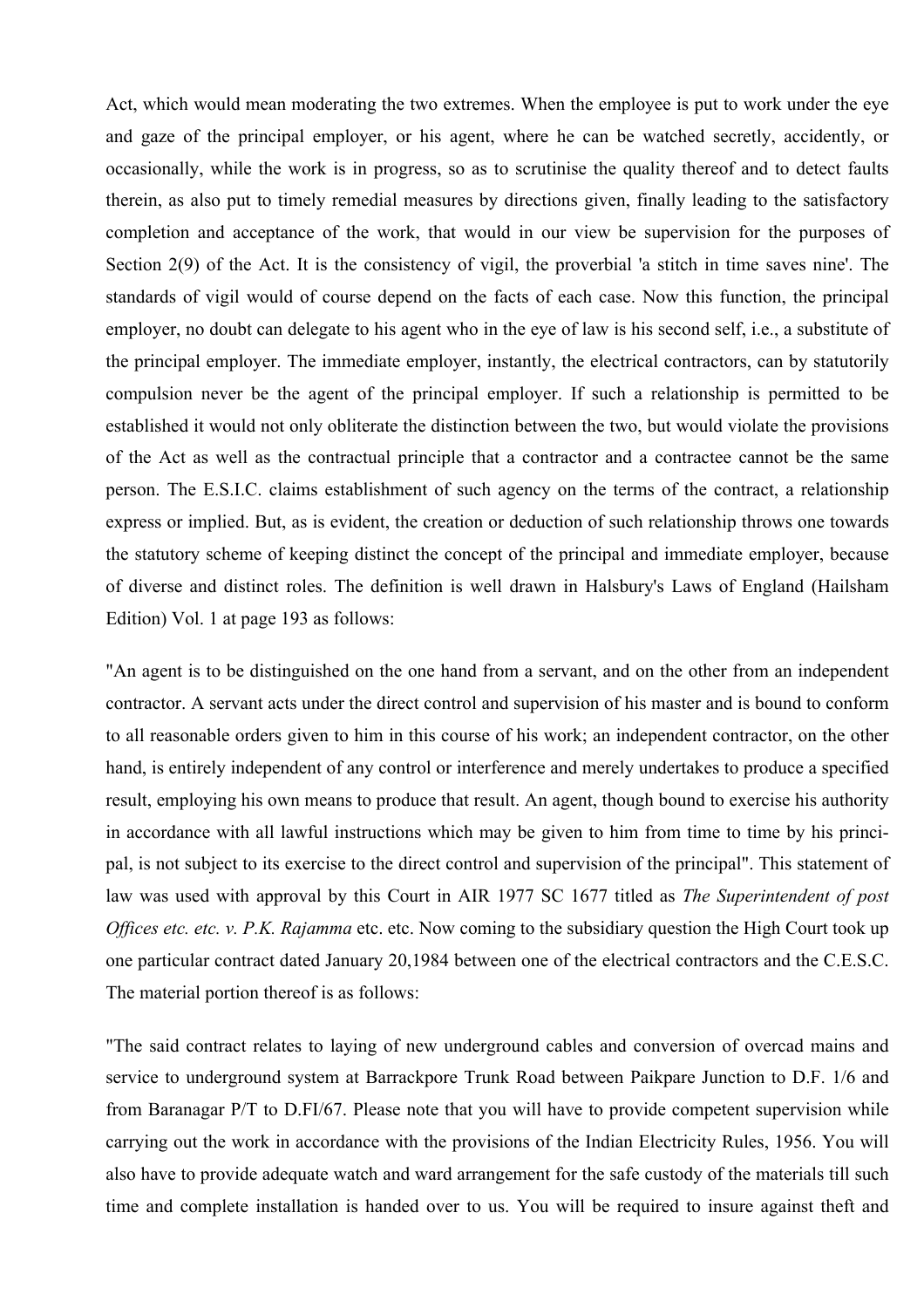pilferage of all materials while held in your site godown".

**13.** The obligation embodied, as is plain, is for the electrical contractor to provide competent supervision while carrying out the work. The electrical contractor is otherwise a licensee under the Indian Electricity Act and the Rules made thereunder and the conditions of his licence read as follows:

"Mr./Messrs. Eastern Engineers & Constructions is/are hereby authorised to carry out electrical installation work in the State of West Bengal. This licence is issued subject to the compliance with the conditions set out on the reverse, and also to the continued compliance with the conditions set out in Regulation 24 of the Regulations under Rule 45(1) of the Indian Electricity Rules, 1956.

(1) All electrical installation work coming within the purview of Rule 45 (1) of the Indian Electricity Rules, 1956 undertaken by the holder of this licence, shall be carried out under the direct supervision of a person holding a valid certificate of competency...

(2) The holder of this licence shall maintain a register of supervision and workmen in the form below and shall produce the register for inspection on demand by an Electrical Inspector or other person authorised in this behalf the Licensing Board.

(3) On the completion of any electrical installation work coming within purview of rule 45(1) of the Indian Electricity Rules, 1956, a test report in the form prescribed by the Board shall be submitted by the holder of this licence to the Secretary. The report shall be signed by the supervisor under whose supervision the work has been carried out, and countersigned by the holder of this licence, who shall be wholly responsible for the due execution of the work.

(4) If the holder of this licence ceases to be in possession of a valid supervisor's certificate of competency, ceases to retain in his said employment at least one supervisor holding valid certificate of competency, this licence shall be invalid.

(5) If the holder of this licence accepts an employment under any other firm or person for the purpose of carrying out or supervising any electrical installation work coming within the purview of rule 45(1) of the Indian Electricity Rules, 1956 this licence shall be invalid and the holder shall return the same to the Secretary for cancellation.

**14.** The terms and conditions of the licence postulate the licensee to carry out the installation work of the kind mentioned under the direct supervision of a person holding a valid certificate of competency. For that purpose the licensee shall maintain a register of supervision. Such register is open to inspection on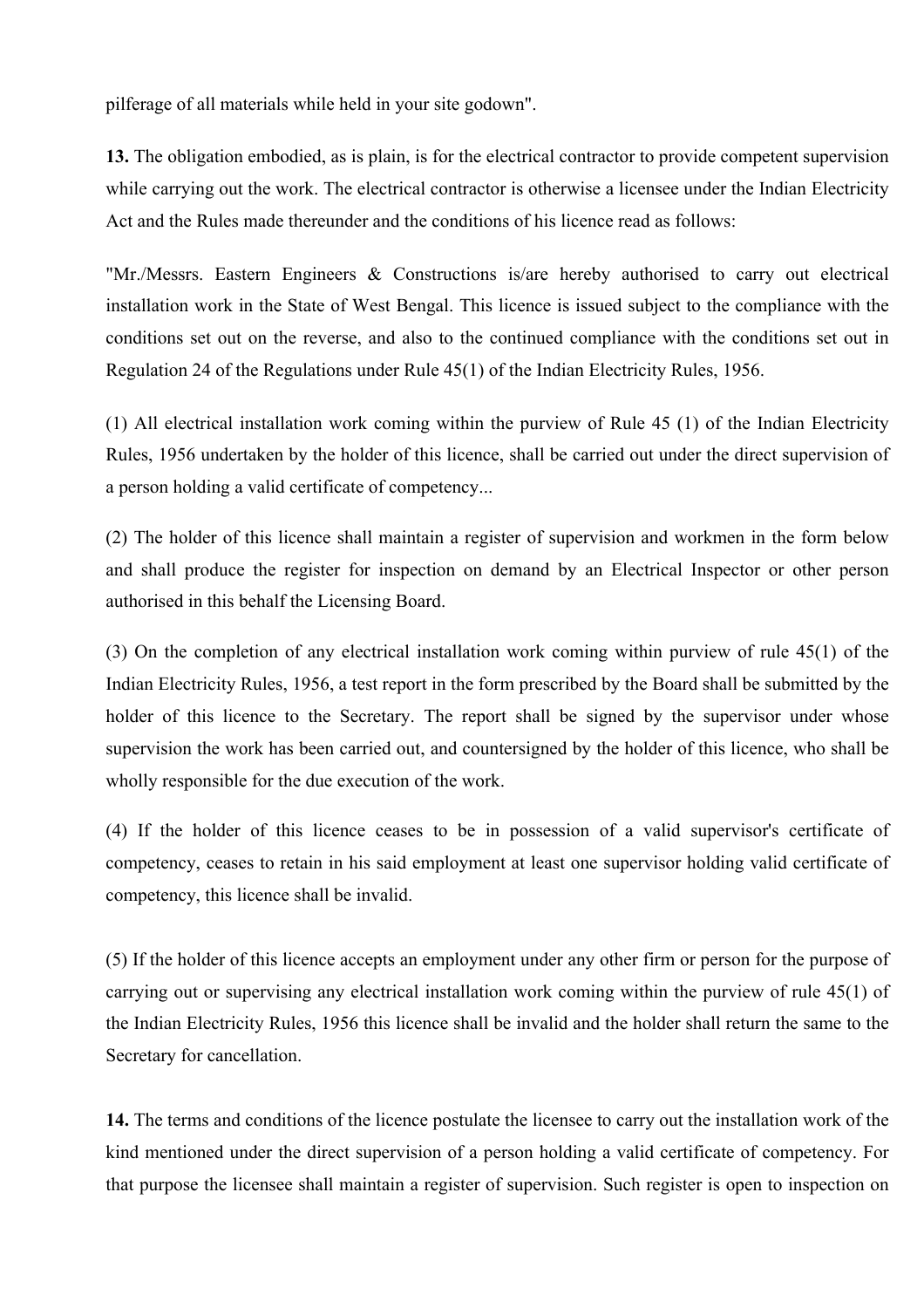demand by an electrical inspector or other person authorised in this behalf by the Licensing Board. On completion of the installation work of the kind mentioned, a test report shall be submitted by the licensee to the Secretary, which report shall first be signed by the supervisor under whose supervision the work had been carried out and then countersigned by the licensee who shall be wholly responsible for the due execution of the work. The licence further enjoins the licensee either to retain a valid supervisory certificate of competency or keep one such person retained in his employment failing which the licence can be invalidated. Same is the position if the licensee accepts employment under any other firm or person for the purpose of carrying out supervision any electrical installation work of the kind mentioned. In that situation, the license is to be returned to the Secretary for cancellation.

**15.** On the conjoint reading of the contract with the C.E.S.C. and the terms and conditions of the licence, assuming the terms were to be faithfully obeyed, could it otherwise be held that the C.E.S.C. could appoint the electrical contractor as its agent to have the work carried out under the latter's supervision, in place of C.E.S.C. As is evident, the contract relates to laying of new underground cables, conversion of overhead mains and service and maintenance to the underground system. The work being highly sophisticated in nature, requiring special skill and expertise, is given by the C.E.S.C. to the contractor on the condition that the latter will have to provide competent supervision while the work progresses, in accordance with the provisions of the Indian Electricity Rules, 1956, which, in the larger interest of the electrical network and community and its safeguards, require an electrical contractor obtaining a licence to carry out electrical installation work of the kind mentioned. Then the Rules obligate him to take in his services a person holding a valid certificate of competency under whose direct supervision the work is required to be carried out, and on completion its final report being first signed by the supervisor supervising the work and then countersigned by the holder of the licence, who will be responsible for the due execution of the work. The licence is capable of being rendered invalid or liable for cancellation due to non-employment of a supervisor given in the terms and conditions. Even if, the terms of the contract and the terms and conditions of the licence, the first being at the behest of the C.E.S.C and the second being at the behest of the Government of West Bengal, be suggested to be complementing each other, still these cannot be so interplayed to mean that an agency, express or implied, has been created by the C.E.S.C. in favour of the electrical contractor appointing him to supervise work as envisaged under Section 2(9) of the Act, and thus to have established a direct link between the employee and the C.E.S.C. to the exclusion of the electrical contractor.

**16.** Section 182 of the Indian Contract Act, 1872 defines "agent" as a person employed to do any act or to represent another in dealing with third person, the person for whom such act is done, or is so represented is called the "principal". Section 184 of the said Act further provides that as between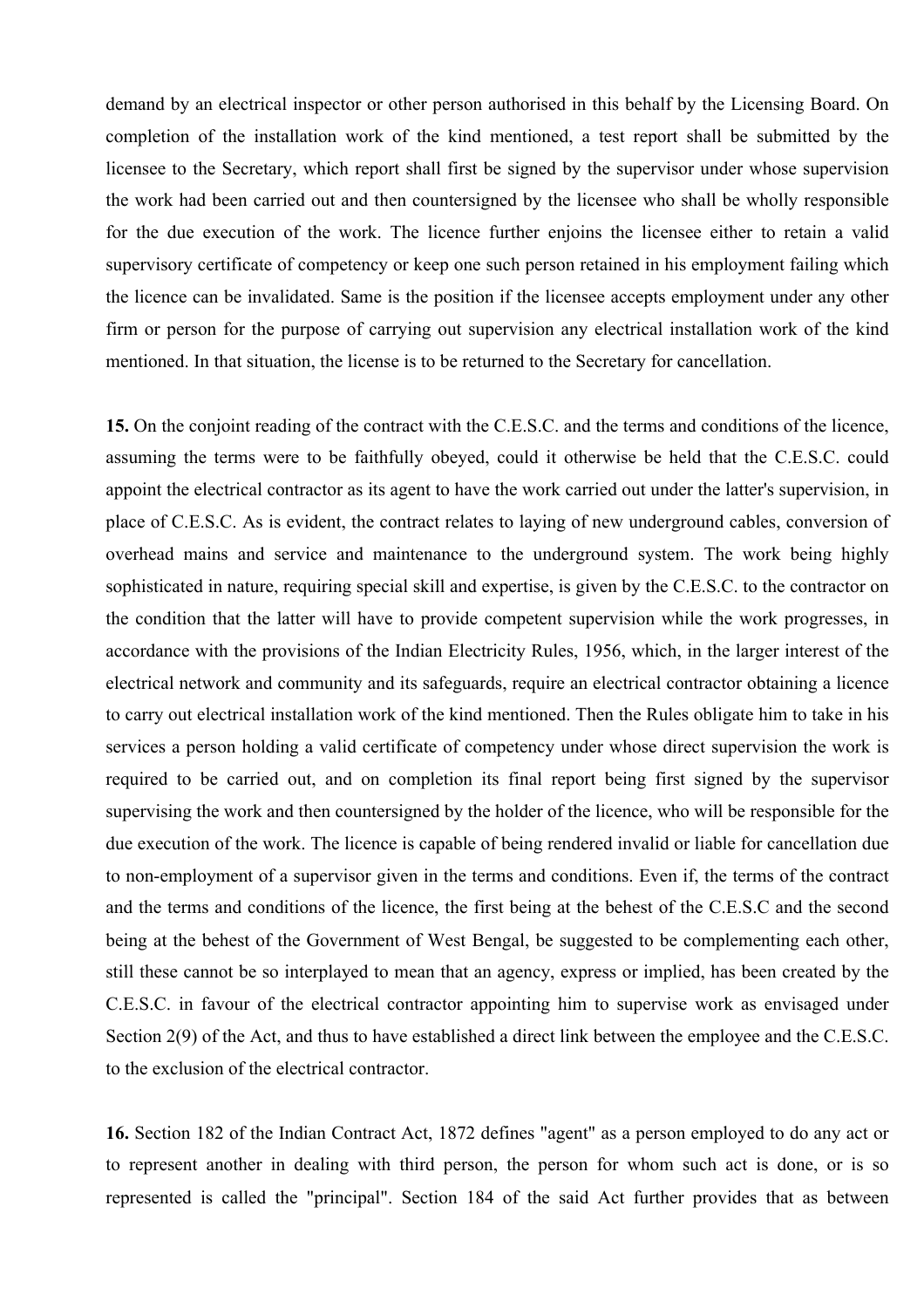principal and the third person any person may become an agent so as to be responsible to his principal. Now it is to be understood that the agent has an identity distinct from his principal in one sense and a fictional identity with his principal in the other. The agreement nowhere amalgamates the identity of the electrical contractor with that of the principal (C.E.S.C) by undertaking to provide adequate supervision for the purposes of the Act, on behalf of the C.E.S.C. The agreement no doubt provides that the electrical contractor would provide adequate supervision while carrying on with the work, the purpose dominant is to safeguard obtaining quality work and safety safeguards, and to conform to the provisions of the Electricity Supply Act. To the Division Bench of the High Court it was obvious that the Regional Director of the E.S.I.C. had nowhere found that there was actual supervision, either by the C.E.S.C or its duly appointed agents, over works which were performed by the employees of the electrical contractors. checked by the C.E.S.C. and then accepted. Checking of work after the same is completed and

supervision of work while in progress is not the same. These have different perceptions. Checking of work on its completion is an activity, the purpose of which is to finally accept or reject the work, on the touchstone of job specifications. Thereafter, if accepted, it has to be paid for. Undisputably electrical contractors had to be paid on the acceptance of the work. This step by no means is Supervision exercised. Neither can it be the terminating point of an agency when the interests of the so called principal and the so called agent become business-like. Besides, the High Court has found that the work done by employees was under the exclusive supervision of the electrical contractors or competent supervisors engaged by them trader the terms of the contract and the licence. By necessary implication supervision by the C.E.S.C. or its agents stood excluded. Supervision rested with persons holding valid certificates of competency for which a register of supervision was required under the licence to be maintained. Under the contracts, the electrical contractors cannot in one breath be termed as agents of the C.E.S.C., undertaking supervision of the work of their employees and innately under the licence to have beforehand delegated that function to the holder of the certificate of competency. Thus we hold that on the terms of the contract read with or without the terms of the licence, no such agency, factually or legally, stood created on behalf of the C.E.S.C. in favour of the electrical contractors, and none could be, as that would violate the statutory scheme of distinction well marked under Section 2(a) of the Act. The supervision taken was to fulfil a contractual obligation simplicitor and we leave it at the level.

**17.** Thus on both counts, the principal question as well as the subsidiary question must be answered against the ESIC holding that the employees of the electrical contractors, on facts and cricumstances, established before the Division Bench of the High Court, do not come in the grip of the Act and thus all demands made towards ESI contribution made against the C.E.S.C. and the electrical contractors were invalid. We affirm the view of the High Court in that regard. The appeals are accordingly dismissed. In the circumstances, however, we make no order as to costs.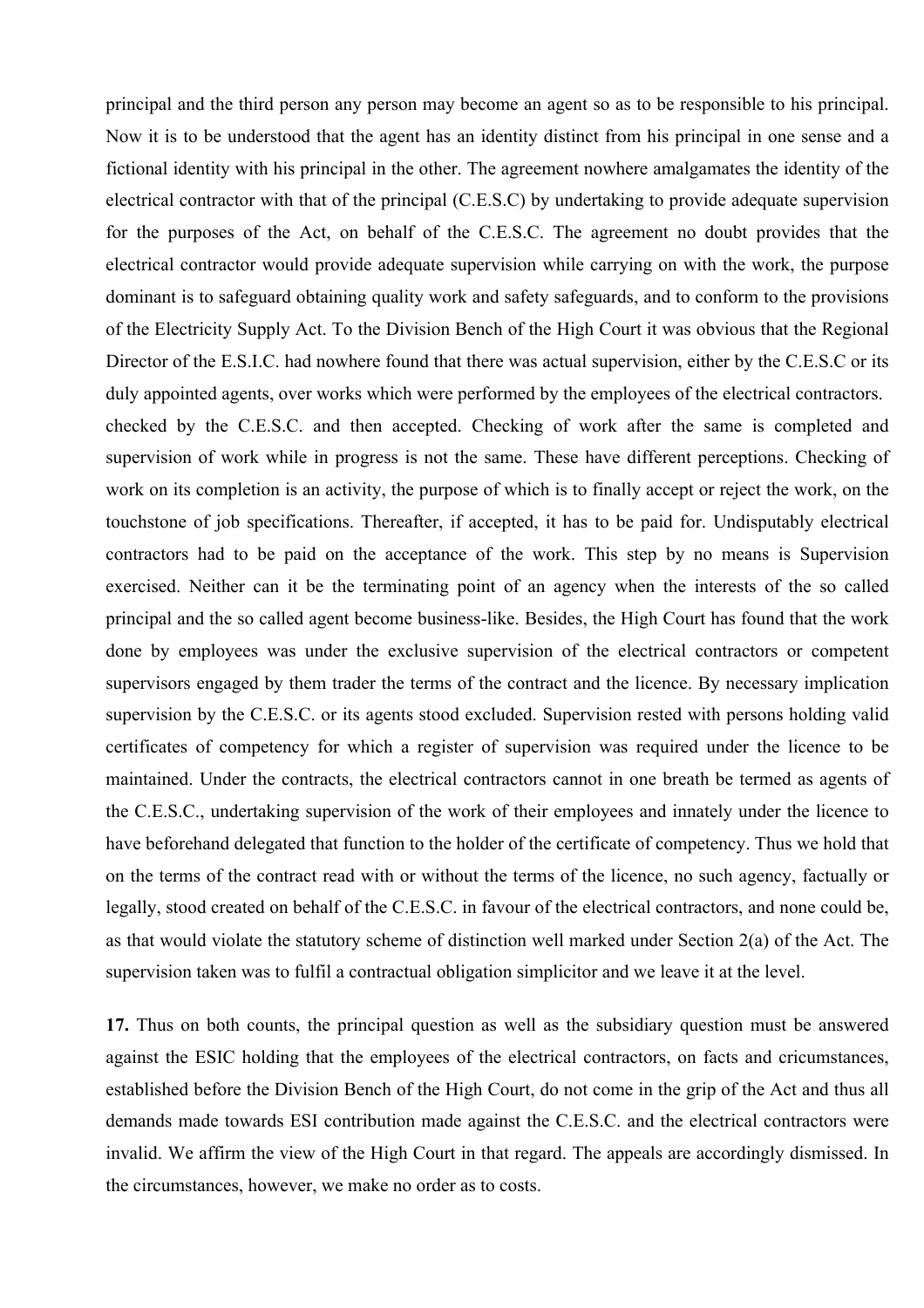**18.** K. RAMASWAMY, J: From the midst of personal warmth I am enjoying with my learned brethren, I have to cool off from the discomfortable breeze generated by the draft judgment of brother Punchhi, J., given my anxious reflections of its consequences and with due respect, I express my inability to fail in line with.

**19.** The Employees' State Insurance Act 34 of 1948 (for short 'the Act') seeks to serve the twin objects namely, social security i.e. medical benefits in case of sickness, maternity and employment injury and other matters relating thereto and to augment the efficient performance of the duty. The respondents (immediate employers) had contracts with the Calcutta Electricity Corporation (India) Ltd. (for short 'the Corporation'), the Principal employer, to carry out excavation, erection of overhead electric lines and laying of underground cables beneath public roads as well as their repairs and maintenance. The Act enjoins the employer to contribute his 50% share towards medical reimbursement with a proportionate cut from the wages of the employees and to debit it to the Employees' State Insurance Corporation fund to render medical assistance etc. to the employees. In consequence there would be cut, to the extent of 10% or as may be specified from time to time, in the "profit packet" of the immediate employers. For some time, it was complied with but late assailed their liability under Art. 226 of the Constitution. The conflagration of the claims between the immediate employers and their employees gave rise to the lis. The immediate employers arming themselves with independent contractor's clout summon the services of the "gramarian" and tells him that "our contracts with the Corporation are bilateral untrammelled by routine supervision or agency with the Corporation under s. 2(9) of the Act and tell us whether your "golden rule" does not apply to us? Like Shylock, are we not entitled to prevent inroad into our profit pocket not even a farthing from minimal of 10%, though the workman may give us efficient service on receiving medical treatment?" The employees request the social engineer to sharpen his forensic skills of his instruments to provide them social security from health and occupational hazards fastening a part of the liability on the immediate employers whom they serve. Whether the social engineer would avoid unjust result like Portia's judgment? Whether the words in the contract would be masters by golden rules? Whether the words "Supervision" or "agent" in s.2(9) of the Act would be so construed or adopted by purposive approach as to do what justice and equity required ? The result of the combat between the grammarian and the social engineer would provide the answer to these searching questions.

**20.** Before adverting to angle into their perceptions, it is of utility to keep abreast the brass facts that lie in a short compass. The Corporation had from the State Govt. Licensor, licence under s.3 of the Indian Electricity Act 9 of 1910 (for short the 'Electricity Act') to generate, transmit and supply electrical energy to the consumers of the area. The Corporation is enjoined to erect electric supply lines and also overhead lines, service lines, under- ground cables through which energy is to be supplied to the either distributing main or immediately from the suppliers' premises etc. It entered into contracts with the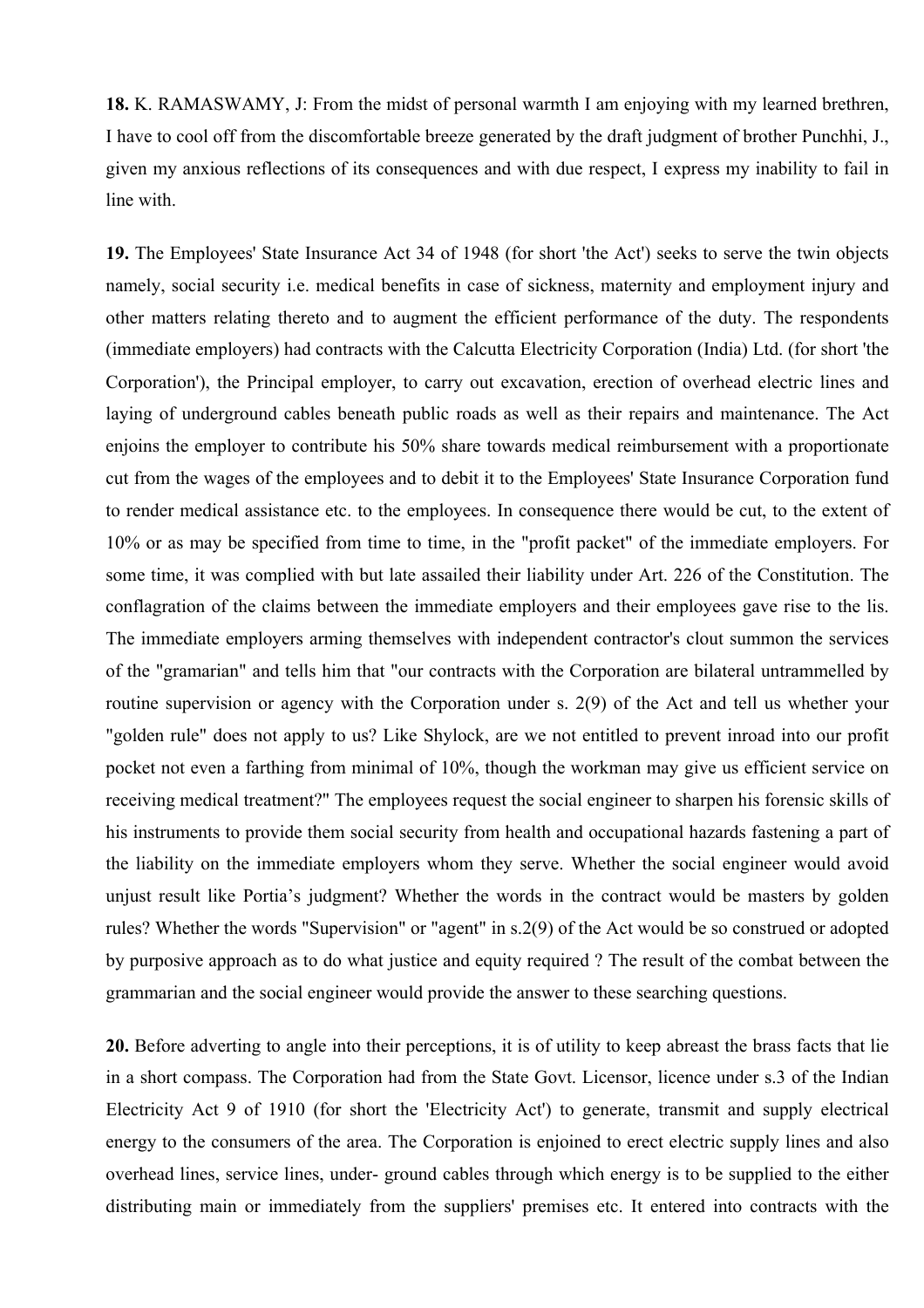respondents to lay undergound cables, to erect overhead lines, their repairs and maintenance and for execution thereof employed their own employees. The Elecricity Act empowers the Corporation as licensee, under s. 12 thereof, to open and break up the soil etc. and lay down electricity supply lines and other works, repair, alter or remove the same and do all other acts necessary for due supply of energy. It also empowers under Sec. 13 to execute new works in compliance of that section. Under Sec. 14 & 15 it is empowered alteration of the pipes or wires. Sec. 10 empowers a licensee to place any overhead lines along or across any street etc. Sec. 20 empowers the licensee or "any person duly authorised by a licensee" to enter upon any premises, at reasonable time on prior intimation to the occupier of any premises or land etc. upon which the electricity supply line or other works have been lawfully placed for the purpose of (a) inspecting, testing, repairing or altering the electricity supply, lines meters, fittings, works and apparatus for the supply of energy belonging to the licensee etc. Thus, the Corporation, as a licensee, is ordinarily and as an integral scheme, to execute the works or duly authorise on its behalf any other person to execute any of the works enumerated herinbefore or inspection, repair, testing or alteration of the works and maintenance thereof.

**21.** A conjoint reading of s. 3 (2) (b) of the Electricity Act and Clause (1) (a) of the Schedule shows that the licensee is required to show to the "satisfaction of the State Government that the Corporation is in a position to fully and efficiently discharge the duties and obligations imposed upon him by the licence throughout the area of the supply. On its failure, the State Govt. under s. 4 (1) (c) (i) is entitled to revoke the licence. In terms of s. 15(1) "the duly authorised persons" of the licensee is to operate under the Act to lay new electric supply lines or other works etc. Equally Clause V (1) of the Schedule provides to lay down distributing mains for public lighting of any street on a requisition made by two or more owners of occupiers of the premises. The Indian Electricity Rules, 1956 (for short 'the Rules') made under s. 37 of the Electricity Act provides the procedure in this regard. Rule 36 adumberates handling of electric supply line apparatus only "by authorised person" who is required to take safety measures "approved by the electrical Inspector", appointed under s. 36 of the Electricity Act. Sub-rule (2) of Rule 36 provided thus: "No person shall work on any live electric supply line or apparatus and no person shall assist such person on such work, unless he is authorised in that behalf and takes the safety measures approved by the Inspector".

**22.** Rule 45 provides precautions to be taken by electrical workmen, suppliers etc. Unless electrical contractor, licensed in this behalf by the State Govt., appoints a person holding a certificate of competency and a permit in this behalf issued or recognised by the State Govt., the contractor shall not be entitled to undertake any installation work etc. Rule 51 provides certain safety measures to be taken to the satisfaction of the Inspector so as to prevent danger. Rule 64 requires an authorised person to carry out the acts mentioned therein subject to the supervision provided in Clause (b) thereof by the Electrical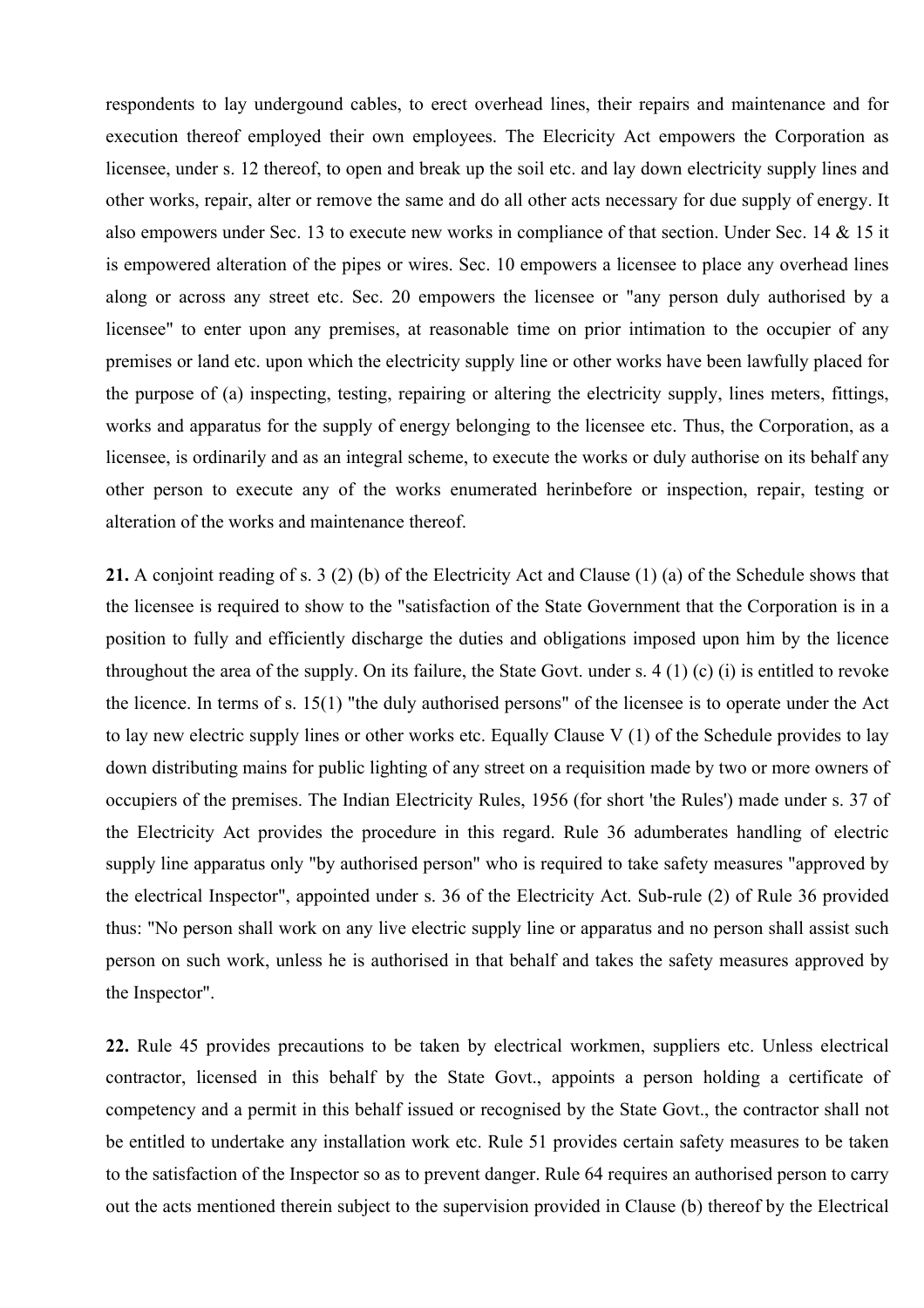Inspector. Rule 123(4) speaks of examination of flexible cables by authorised persons and Rule 125(8) enjoins that all apparatus to be operated only by those persons who are authorised for the purpose. It could, thus, be seen that the Corporation as a licensee is empowered and enjoined to lay the works production, transmission and distribution of electrical energy to the consumers within the area of supply. It is also authorised to entrust, any person authorised by it in this behalf, to perform the duties of the licensee under the Act and the Rules. The contractor in turn appoint a qualified supervisor to have works executed and maintained or repaired, subject to inspection and supervision by the Electrical Inspector of the State Govt. The primary duty and responsibility is that of the Corporation as the Principal employer to have the works etc. executed, repaired and maintained through its employees. It duty authorises the contractor to have these works done, repaired or maintained, on its behalf, though the media of contract. The question emerges whether the respondents are not immediate employers executing the works etc. under the supervision of the Principal employer or as its agents ? From the above backdrop of statutory operation, the scope of s. 2(9) is to be gauged which reads thus:- "2(9) - 'employee' means any person employed for wages in or in connection with the work of a factory or establishment to which this Act applies and

(i) who is directly employed by the principal employer on any work of, or incidental or preliminary to or connected with the work of, the factory or establishment, whether such work is done by the employee in the factory or establishment or elswhere; or

(ii) who is employed by or through an immediate employer on the premises of the factory or establishment or under the supervision of the principal employer or his agent on work which is ordinarily part of the work of the factory or establishment or which is preliminary to the work carried on in or incidental to the purpose of the factory or establishment; or

(iii) Whose services are temporarily lent or let on hire to the principal employer by the person with whom the person whose services are so lent or let on hire has entered into a contract of service ."

**23.** It encompasses employees employed for wages in or in connection with the work of a factory or establishment to which the Act applies (i) who are directly employed by the principal employer or (ii) employed by or through "an immediate employers"; and whose services are temporarily lent or let on hire to the principal employer by the person with whom the person is entered into a contract of service. Clause 2(9)(ii) (applicable to the facts on hand) in turn attracts a person employed by or through an immediate employer as an employee of the principal employer provided the following conditions are satisfied, namely, (1) the immediate employer employs an employee on the premises of the factory or establishment of the principal employer;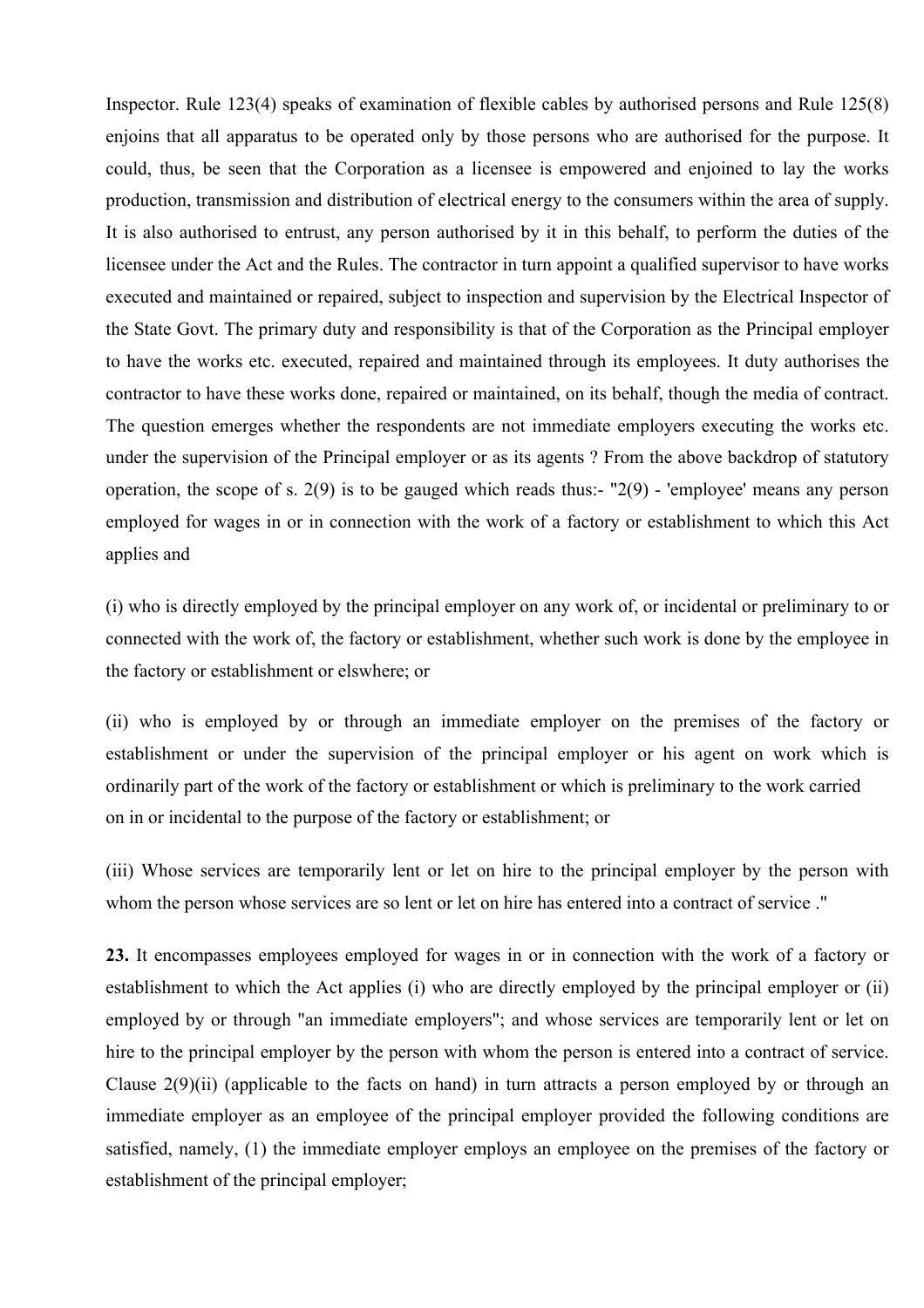(2) "or under the supervision of the principal employer"; (3) this agent on work which is ordinarily part of the work of the factory or establishment or which is preliminary to the work carried out in or incidental to the purpose of the factory or establishment. Clauses (i) and (iii) of s. 2(9) are inapplicable to the facts.

**24.** Article 25(2) of Universal Declaration of Human Rights, 1948 assures that everyone has the right to a standard of living adequate for the health and well being of himself and of his family including medical care, sickness, disability ,Art. 7(b) of the International Convention on Economic, Social and Cultural Rights, 1966 recognises the right of everyone to the enjoyment of just and favourable conditions of work, which ensure, in particular, safe and healthy working conditions. Article 39(e) of the Constitution enjoins the State to direct its policies to secure the health and strength of workers. The right to social justice is a fundamental right. Right to livelihood springs from the right to life guaranteed under Art.21. The health and strength of a worker is an integral fact of right to life. The aim of fundamental rights is to create an egalitarian society to free all citizens from coercion or restrictions by society and to make liberty available for all. Right to human dignity, development of personality, social protection, right to rest and leisure as fundamental human rights to common man mean nothing more than the status without means. To the tillers to the soil, wage earners, labourers, wood cutters, rickshaw pullers, scavengers and hut dwellers the civil and political right are 'mere cosmetic' rights. Socio-economic and cultural rights are their means and relevant to them to realise the basic aspirations of meaningful right to life. The Universal Declaration of Human Rights, International Conventions of Economic, Social and Cultural Rights recognise their needs which include right to food, clothing, housing, education, right to work, leisure, fair wages, decent working conditions, social security, right to physical or mental health, protection or their families as integral part of the right to life. Our Constitution in the Preamble and Part IV reinforce them compendiously as socioeconomic justice, a bed-rock to an egalitarian social order. The right to social and economic justice is thus fundamental right.

**25.** In World Labour Report - 2, at Chapter 9 (Safety and Health) it is stated that "in every three minutes somewhere in the world one worker dies and in every second that passes at least three workers are injured". In India on an average every day 1100 workers are injured and three are killed "in industrial establishments" vide (Lawyer Oct. 1987 page 5). In the 26th I L.O. Convention held in Philadelphia in April 1944, recommendation No. 69 laid down norms for medical care for workers. In October 1943, the Government of India appointed Health Survey and Development Committee known as Sir Joseph Bhore Committee, which laid emphasis on "Preventive Schemes". I.L.O. Asian Regional Conference held in Delhi in 3947, resolved that in very scheme for medical care in any Asian country the need for the prevention of disease and the improvement of the general standard of health must be considered as of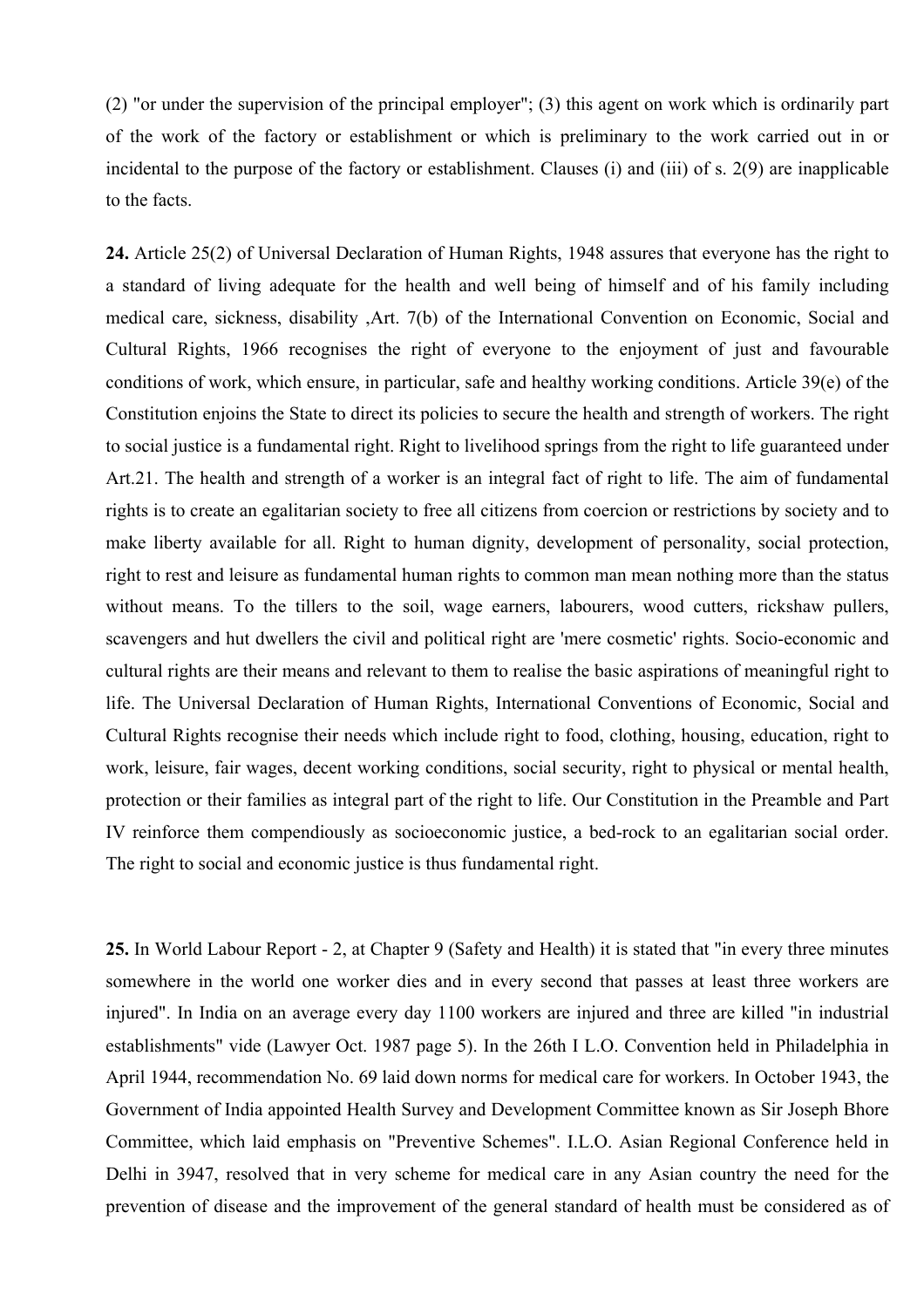almost importance. The Act had culminated in its birth of these recommendations providing in a limited area social security to the employees from health and occupational hazards.

**26.** The term health implies more than an absence of sickness. Medical care and health facilities not only protect against sickness but also ensure stable man power for economic development. Facilities of health and medical care generate devotion and dedication to give the workers' best, physically as well as mentally, in productivity. It enables the worker to enjoy the fruit of his labour, to keep him physically fit and mentally alert for leading a successful economic, social and cultural life. The medical facilities are, therefore, part of social security and like gilt edged security, it would yield immediate return in the increased production or at any rate reduce absenteeism on grounds of sickness, etc. Health is thus a state of complete physical, mental and social well being and not merely the absence of disease or infirmity. In the light of Arts. 22 to 25 of the Universal Declaration of Human Rights, International Convention on Economic, Social and Cultural Rights, and in the light of socio-economic justice assured in our Constitution, right to health is a fundamental human right to workmen. The maintenance of health is a most imperative constitutional goal whose realisation requires interaction by many social and economic factors. Just and favourable condition of work implies to ensure safe and healthy working conditions to the workmen. The periodical medical treatment invigorates the health of the workmen and harnesses their human resources. Prevention of occupational disabilities generates devotion and dedication to duty and enthuse the workmen to render efficient service, which is a valuable asset for greater productivity to the employer and national production to the State. Yet in the report of the Committee on Labour Welfare, 1969 in paragraph 5. 77of Chapter 5, reveals that, private employers generally feel that this burden shall not be cast upon them." The Act aims at relieving the employees from health and occupational hazards. The interpretation calls for in this case is of the meaning of the meanings 'supervision' and 'agent' in s.2(9) (ii) of the Act. The legal interpretations is not an activity sui generis. The purpose of the enactment is the touch-stone of interpretation and every effort would be to give effect to it. The judge acts as a vehicle of communication between the authors and the recipients. The end result is to promote rule of law and to enliven social order and humane relations.

**27.** In *Senior Electric Inspector & Others v. Laxmi Narayan Chopra & Ors*., [1962] 3 SCR 146 at p. 156, K. Subba Rao, J. (as he then was) for unanimous Court held thus: "In a modern progressive society it would be unreasonable to confine the intention of a Legislature to the meaning attributable to the word used at the time the law was made, for a modern Legislature making laws to govern a society which is fast moving must be presumed to be aware of an enlarged meaning the same concept might attract with the march of time and with the revolutionary changes brought about in social, economic, political and scientific and other fields of human activity. Indeed, unless a contrary intention appears, an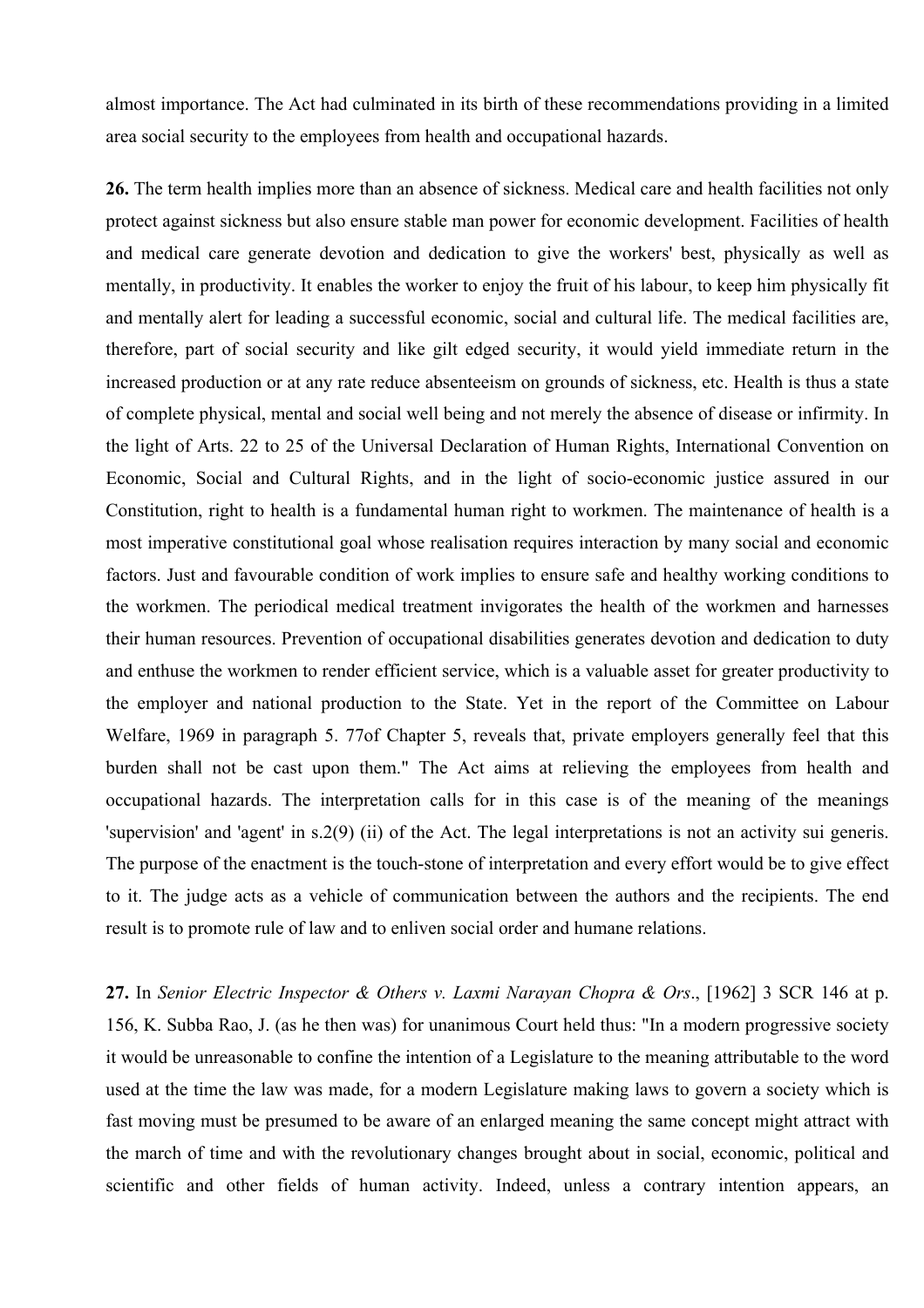interpretation should be given to the words used to take in new facts and situations, if the words are capable of comprehending them." In *M. Pentiah & Ors. v. Muddala Veermallappa & Ors.,* [1961] 2 SCR 295 at p. 313 in a separate but concurrent judgment, Sarkar, J. held

"Where the language of a statue, in its ordinary meaning and grammatical construction, leads to a manifest contradiction of the apparent purpose of the enactment, or to some inconvenience or absurdity, hardship or injustice, presumably not intended, a construction may be but upon it which modifies the meaning of the word, and even the structure of the sentence". This court approved the ratio *in Seaford Court Estates Ltd. v. Asher*, [1949] 2 All E.R. 155 at 164, Denning, L.J. who said, "When a defect appears a judge cannot simply fold his hands and blame the draftsman. He must set to work on the constructive task of finding the intention of Parliament ... and then he must supplement the written word so as to give "force and life" to the inten- tions of the legislature ... A judge should ask himself the question how, if the makers of the Act had themselves come across this ruck in the texture of it, they would have straightened it out ? He must then do as they would have done. A judge must not alter the material of which the Act is woven, but he can and should iron out the creases".

**28.** I conceive it my duty, therefore, so read the new Act, unless I am prevented by the intractability of the language used, as to make it carry out the obvious intention of the legislature". In *Massachusetts Bonding & Insurance Co. v. United States of America*, 352 U.S. 128 ed 2d 189; Frankfurther, J., speaking per himself, joined by Reed, Clark, and Brennan, JJ. held at headnotes 8 & 9 thus:

"On more than one occasion, but evidently not frequently enough, Judge Learned Hand has warned against restricting the mean of a statute to the meaning of its "plain" words. There is no surer way to misread any document than to read it literally..." Of course one begins with the words of a statute to ascertain its meaning, but one does not end with them. The notion that the plain meaning of the words of a statute defines the meaning of the statute reminds one of T.H. Huxley's gray observation that at times "a theory survives long after its brains are knocked out." One would suppose that this particular theory of statutory construction had had its brains knocked out *in Boston Sand & Gravel C.v. United States*, [278 US 41, 48, 73 Led 170, 177, 49 S Ct 52]: "The words of this legislation are as plain as the Court finds them to be only if the 1947 amendment is read in misleading isolation. An amendment is not a repeal. An amendment is part of the legislation it amends. The 1947 amendment to the Federal Tort Claims Act of 1946 must be read to harmonise with the central purpose of the original Act. The central purpose of the original Act was to allow recovery against the United States on the basis and to the extent of recoveries for like torts committed by private tortfeasors in the State in which the act or omission giving rise to the claim against the United States occurred. The 1947 amendment filled the gap, a very small gap, that was disclosed in the scheme formulated by the 1946 Act".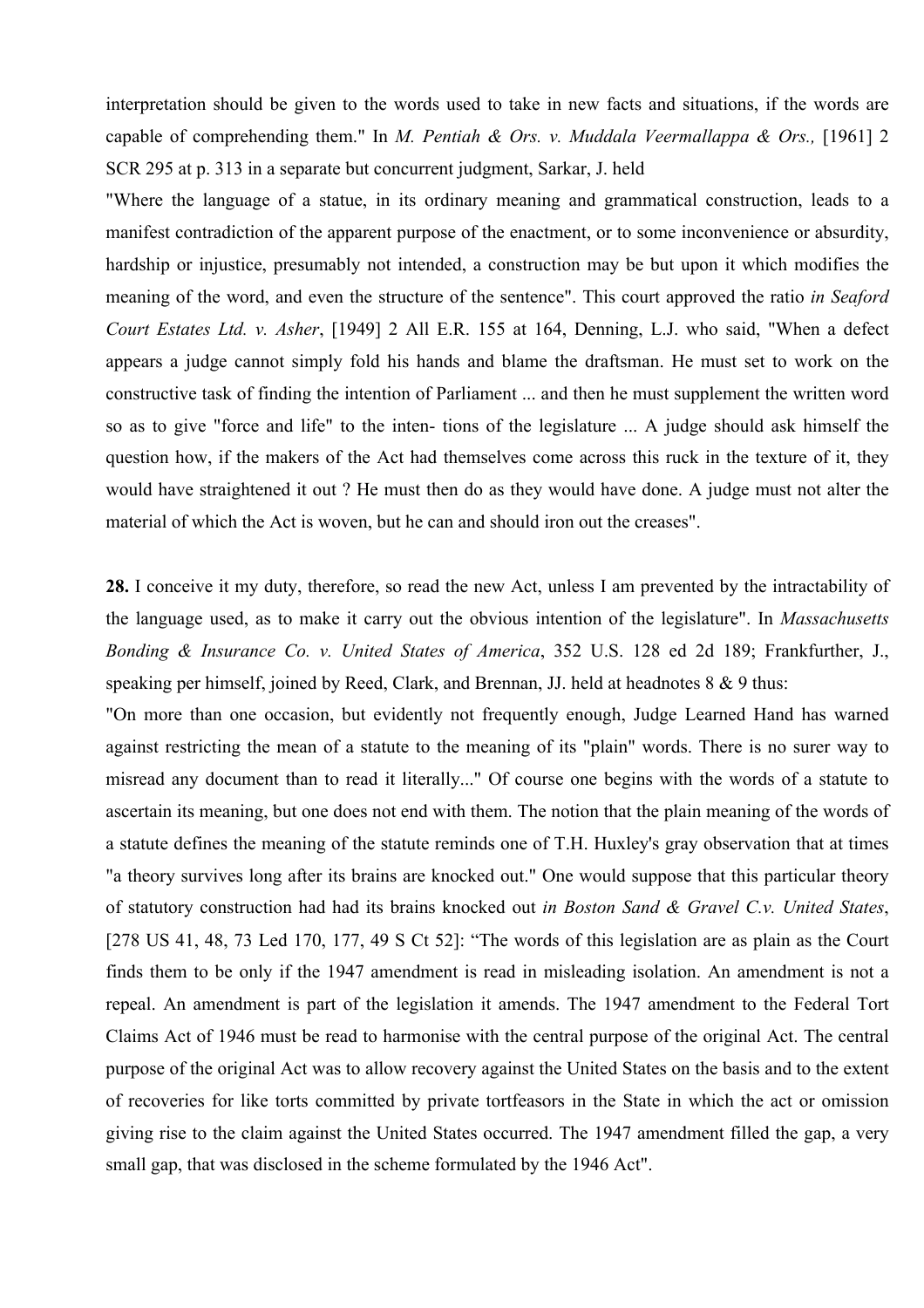**29.** In *Atma Ram Mittal v. Ishwar Singh Punia*, [1988] 4 SCC 284, this Court held that the purpose of interpretation in a social amelioration legislation is an imperative irrespective of anything else. It was further held that the contents, subject matter, the effects and consequences or the spirit and reason of the law shall be taken into account. The words must be construed with the imagination "of purpose behind them". (emphasis supplied) Therefore, in an attempt to construe the provisions of the statute construction, as a balancing wheel, should be meaningful so as to make the statute workable and not to render it futile or sterile. Whenever strict interpretation of the statute gives rise to unjust situation or results, the Judges can ensure their good sense to remedy it by reading words in, if necessary, so as to do what Parliament would have done had they had the situation in mind. The meaning of the same words in a statute may be mended in the labyrinth of interpretation and may be enlarged or restricted in order to harmonise them with the legislative intention of the entire statute. The spirit of the statute would prevail over the literal meaning. The jurisprudence and principle, therefore, in such a situation, would be the contextual interpretation to subserve the constitutional scheme and to alongate the legislative purpose, harmonising the individual interest with the community good so as to effectuate social transformation envisioned in the preamble of the Constitution.

**30.** Let me, therefore, consider the ambit of the word 'supervision' under s.2(9) (ii) of the Act. In Webster Comprehensive Dictionary (International Edition) the word 'supervision' has been defined at page 1260 in Vol. II as "authority to direct or supervise", supervise means - have a "general oversight of'. "In Corpus Juris Secundum", Vol 83 at page 900 it is stated that The word "supervision" is not of the precise import and when not limited by the context is broad enough to cover more than one subject. It implies oversight and direction, and does not necessarily exclude the doing of all manual labour, but may properly include the taking of an active part in the work". "Supervision" is defined as meaning "the act of overseeing or supervising; having general oversight of, especially as an officer vested with authority; inspection; oversight; superintendence." The Words and Phrases, Permanent Edition, Vol. 40A defines that the "Supervision" means oversight, an act of occupation of supervision; inspection. "Supervision" is an act of overseeing or supervision; having general oversight of, especially as an officer vested with authority; inspection; oversight; superintendence, "Control" is the act of superintending; care and foresight for purpose of directing and with authority to direct; power or authority to check or restrain; restraining or directing influence; regulating power. Contract of employment to "supervise" construction of power plant, steam distribution system held to require time and attention to work needed to see that it was properly and promptly done, regardless of number of hours spent there on. The word "supervision" is not one of precise import and is broad enough to require either supervisor's constant presence during work supervised or his devotion thereto if only time necessary to see that it complies with contract specifications, advise as to details, prepare necessary sketches and drawings, etc. In *Owen*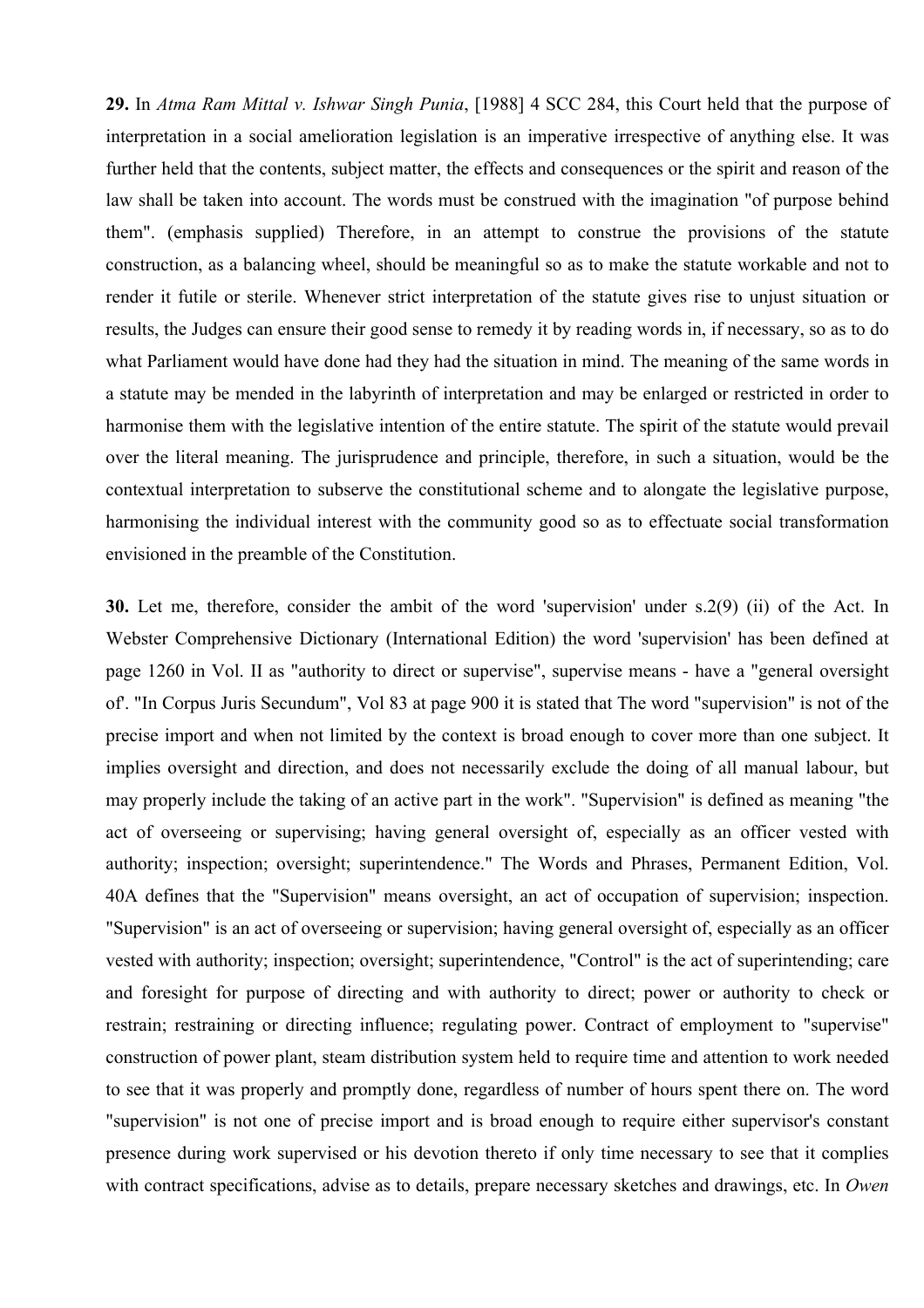*v. Evans & Owen (Buuilders) Ltd.*, [1962] 1 Weekly Law Reports 933 the Court of Appeal was called upon to consider the meaning of the words "immediate supervision" under Building (Safety, Health and Welfare) Regulations, 1948. Whether the presence of the supervisor is necessary at all times? It was held no. Ormerod, L.J. held that in each case the question must be decided how much supervision is required in the circumstance of the case being considered? If every move was fraught with danger, then clearly supervision of the most constant kind would be demanded, and the supervisor must be there all the time. On the other hand, there may be certain parts of the work, if not the whole of it, which do not give rise to any foreseeable danger, and in those circumstances it may well be that the intention of the regulation is that supervision need not be so strict. Upjohn, L.J., as he then was, while agreeing held that the real question is whether there was supervision for the purposes of the regulation and was that a proper or adequate supervision? The regulations are formulated for the protection of the workman, but, at the same time, they must be given a practical effect. The degree of supervision must entirely depend upon the task, and it cannot mean that there must always be a constant supervision throughout. There may be times during a demolition failing within regulation 79(5) where a particular operation is a dangerous one. That cannot always be avoided, and it may be that the danger is such that the supervisor must give a constant supervision during that time. But there will be other times where the particular operation is a simple one, involving no danger to a building labourer. Then the supervisor may properly go away and perform other tasks. He may answer to the telephone or supervise other groups. All depends on the fact of each case.

**31.** In *Regional Director, E.S.I.C v. South India Flour Mills (P) Ltd*. (1986) 69 FJR 77, this Court held that the definition of the term 'employee' under s.2(9) of the Employees' State Insurance Act, 1948 is "very wide and includes within it any person employed on any work incidental or preliminary to or connected with the work of a factory or establishment". Any work that is conducive to the work of the factory or establishment or that is necessary for the augmentation of the work of the factory or establishment will be incidental or preliminary to or connected within the work of the factory or establishment. The casual employees shall also be brought within it and held that they are entitled to the benefits under the Act. The casual labour employed to construct additional buildings for expansion of the factory were held to be employees under the Act. It was also held that the Act is a piece of social security legislation enacted to provide for certain benefits to the employees in case of sickness, etc. It was further held that the endeavour of the Court should be to interpret the provisions liberally in favour of the persons for whose benefits the enactment has been made. This Court upheld the view taken by A.P., Karnataka and Punjab and Haryana High Courts in *A. P. State Electricity Board v. Employee's State Insurance Corporation, Hyderabad*, [1977] 51 FJR 171 AP; *Regional Director, Bangalore v. Davangere Cotton Mills*, (1977) 2 L.L.J. 404 and *E.S.I.C, Chandigarh v. Oswal Woollen Mills Ltd.,*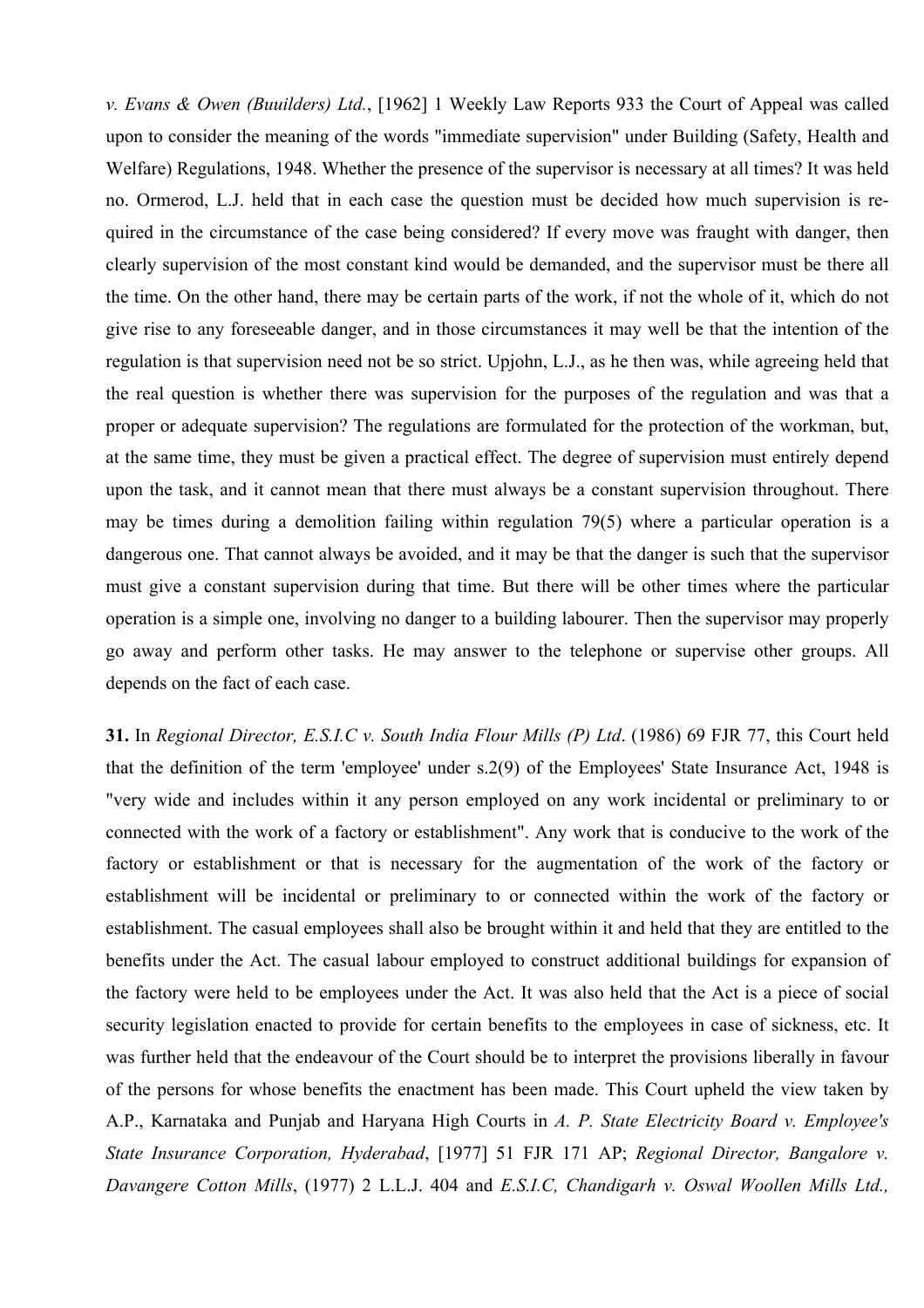(1980) 57 F.J.R. 171 (P & H) (F.B.). that casual employees are employees within the meaning of the term "employee" defined in s.2(9) of the Act.

**32.** In *Birohichand Sharma v. First Civil Judge, Nagpur & Ors.,* [1961] 3 SCR 161 this Court considered whether the piece rate worker is a worker within the meaning of s.2(1) of the Factories Act, 1948. The facts found were that there was no fixed hours. They made payment to the work done at piece rate. It was open to the workmen to absent from work without leave. They were not given any specific work, but the management had "the right to reject" (emphasis supplied) the Bidis prepared by them, if the Bidis do not come upto the proper standard. On those facts, it was held "the right of rejection is a supervision" connecting the work and the employment. Accordingly it was held them to be workmen. The same ratio was followed in *D.C. Dewan Mohideen Sahib & Sons v. The Industrial Tribunal Madras*, [1964] 7 SCR 646. In *Nagpur Electric Light & Power Co. Ltd. v. Regional Director, E.S.I.C* [1967] 3 SCR Reprint 92, the employees employed outside the factory or establishment as Cable Jointer. Mistri, Lineman, Coolies and Vanman for inspection of lines, digging the pits, erection, distribution and service -line were held to be employees within the meaning of s.2(9) (i) of the Act. *In Kirloskar Pneumatic Co. Ltd. v. Employees' State Insurance Corporation*, [1987] 70 F JR 199 a division Bench of the Bombay High Court, speaking through my learned brother P.B. Sawant, J., as he then was, also took the same view and held that the employees engaged for repairs, site clearing, construction of buildings, etc. of the principal employer are employees within the meaning of s.2.(9) of the Act. In *Royal Talkies, Hvderabad & Ors. v. Employees State Insurance Corporation*, [1979] 1 SCR 80, interpreting s.2(9) (ii) of the Act, this Court held that the Cycle Stand or Canteen are for better amenities to the customers and improvements of business in Cinema. The appellant, as the owner, leased out the Cycle Stand and Canteen under instrument of leases to the contractors, who employed their own employees to run the Canteen and the Cycle Stand. It was held that vis-a-vis the employees of the Contractors, the cinema owner was held to be the principal employer. It was further held that it is enough if the employee does some work which is ancillary, incidental or has relevance or linked with the job of the establishment, amenities or facilities to the cine goers has connection with the work of the establishment. The employees of the Canteen and the Cycle Stand were held to have been employed in connection with the work of the establishment. The case *M/s P.M. Patel & Sons & Ors. v. Union of India & Ors.,* [1986] 1 SCC 32 though arose under the Employees Provident Funds and Miscellaneous Provisions Act, 1952, the principle laid therein applies on all fours to the facts of the case. The appellants therein were engaged in the manufacture and sale of Bidis. The work of rolling Bidis was entrusted to the contractors who in turn got the work prepared at workers homes, after obtaining materials either directly from the manufacturer or through the contractors. The contractors treated the workers as their own employees and get their work done at the workers' premises or contractors' premises. It was contended that the workers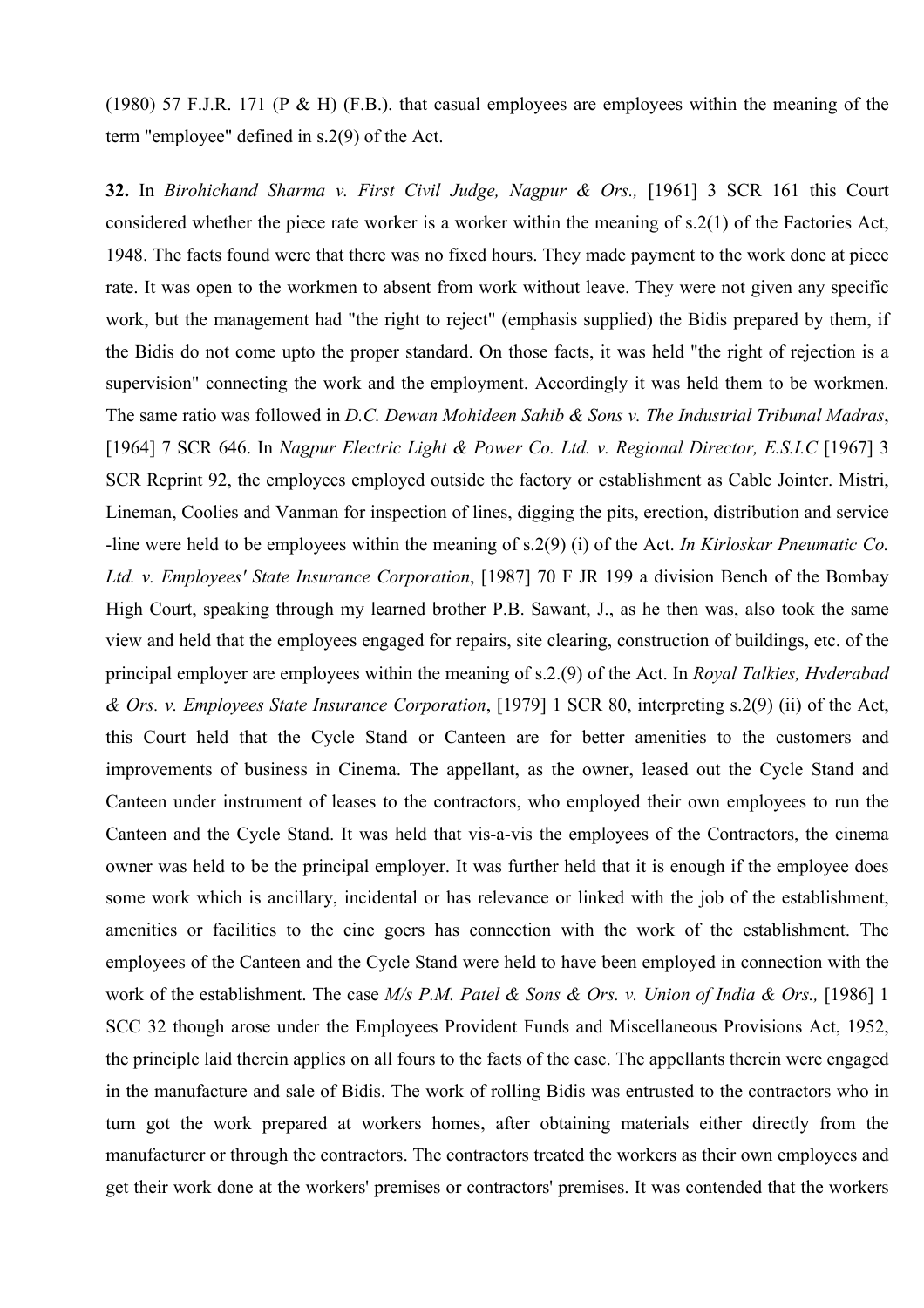engaged by the contractors were not their workmen under that Act. This Court by a Bench of three Judges negatived their contention and held that in the context of conditions and the circumstances in which the home workers or manufacturer go about their work including receiving of raw materials, rolling of Bidis at home and delivering them to the manufacturer subject to the right of rejection, there is sufficient evidence of the requisite "degree of control and supervision" for establishing relationship of master and servant between the manufacturer and the home workers. This ratio does support the conclusion that a connecting link between the finished product and the work of the establishment is sufficient; neither the manner of actual performance of the duties decisive nor the actual control or the supervision of the work a material ingredient. Incidental connection with the ultimate business activities of the manufacturers and right to rejection is the control and would be the balancing wheel to attract the provisions therein. The extended purposive construction was applied to give effect to the social security provided under the Employees Provident Fund and Miscellaneous Provisions Act, 1952. In *Superintendent of Post Office v. P.K, Rajamma*, [1977] 3SCR 678 the question was whether the extra departmental agents serving in Post and Telegraph Department were agents or held civil post within the meaning of Art. 31112) of the Constitution. This Court while holding that they held civil post attracting Art.311(2) of the Constitution approved the passage from Halsbury's Laws of England (Hailsham edition) of the distinction between agents, servants or independent contractors. The contractual relation therein inter se does not apply to the tacts of this case.

**33.** The Act does not give its own definition of the word "supervision". Therefore, it must be construed in the context the ultimate purpose the Act aims to serve and the object behind the Act, i.e. to extend sickness benefits and to relieve the employee from occupational hazards consistent with the constitutional and human rights scheme. Under the Electricity Act and the Rules, the Corporation, licencee, is enjoined to perform the acts and duties contemplated thereunder to lay overhead lines, underground cables, their repairs and maintenance thereof, etc. It authorised, under the contract, the immediate employer to perform, on its behalf, those acts and duties. The immediate employer would get the work done through their employees employed for that purpose. It is not a sporadic work but a constant and on going process, so long as the licencee generates, transmits and supplies electrical energy to the consumers of their supply area. Had the principal employer performed those acts and duties through its employees, indisputably their employees would be covered under the Act, though the work was got done at highways or at places other than the factory or the establishment. When the principal employer authorises the respondents as its contractors under contracts the need for constant supervision is obviated relegating that function to its immediate employers. Otherwise the need for contracts would be redundant. The Corporation retained, under the contract, the power of acceptance or rejection of the work done or super- vision effected in maintenance of the work got done by the immediate employer,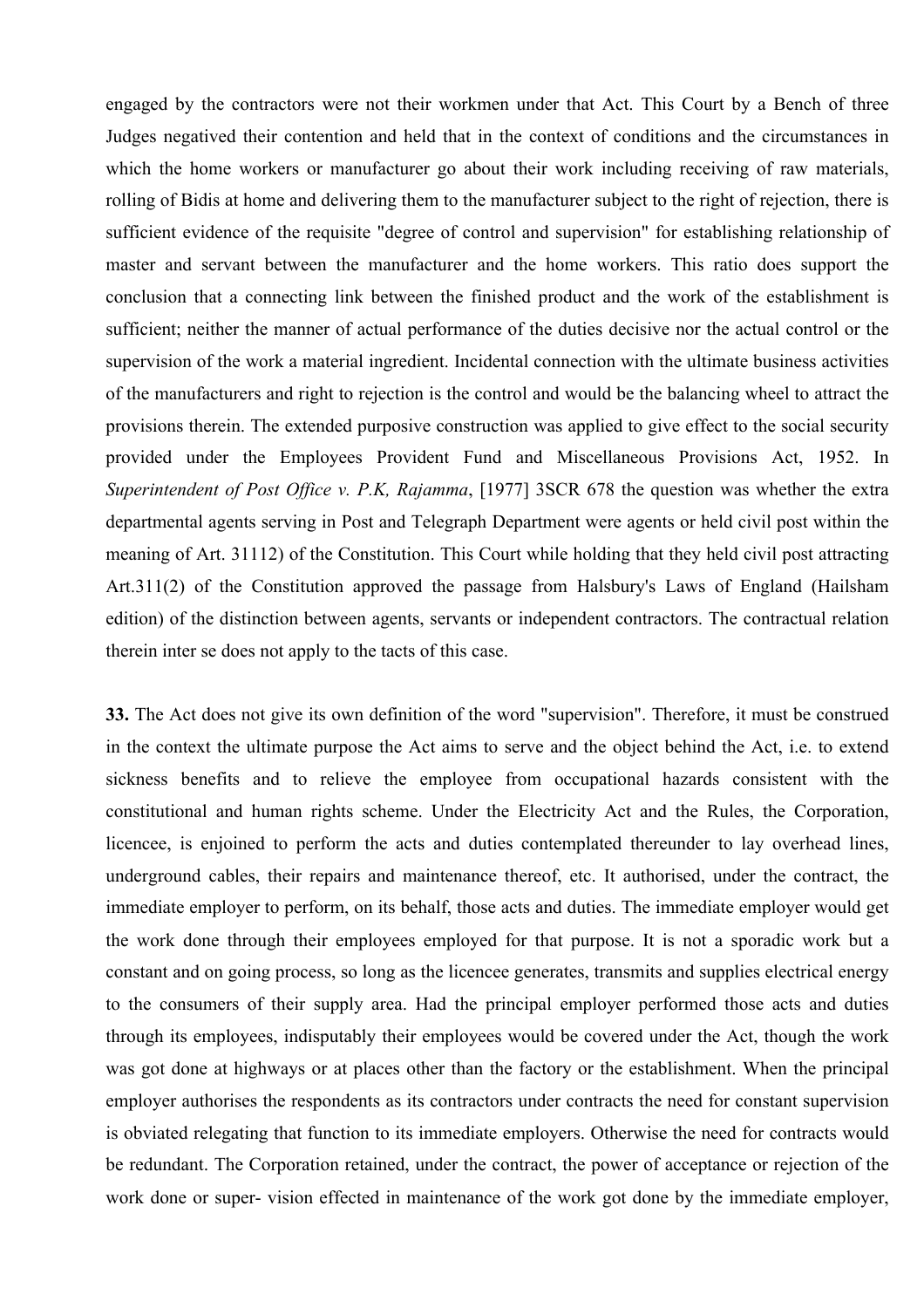subject to over all supervision by the Electrical Inspector, on behalf of the State Government. The supervision in the I,act situation is not the day to day supervision but legal control, i.e. right to accept or reject the work done or maintenance effected. The exercise of right of acceptance or rejection is the supervision as envisaged in the contract between the principal employer and the immediate employer. It would supply the needed unifying or connecting thread between the constitutional creed of social justice i.e. social security under the Act and supervision of the acts or duties by the principal employer vis-a-vis the employees of the immediate employer under the contract who ultimately perform them on behalf of the principal employer. Undoubtedly in a bilateral contract between the corporation and the respondents qua their rights and liabilities under the contracts, strict interpretation of the words engrafted therein, be of paramount relevance and call for attention as per Contract Act. But in the context of the statutory interpretation of "supervision" under the Act of the works undertaken under the contract, the interest of the workmen or the welfare schemes for the employees under the Act interposed and call attention to and need primacy. In its construction the courts must adopt contextual approach to effectuate the statutory animation, namely, social security. The literal interpretation would feed injustice in perpetuity denying to the employees of sickness benefit etc. under the Act which should be avoided, lest the purpose of the Act would be frustrated.

**34.** The contention that the respondents being independent contractors are not agents of the licencee, corporation, is also devoid of force. It is seen that under ss. 15  $\&$  20 etc. and the relevant rules the authorisation given by the corporation through the media of the contracts enabled the respondents to step into its shoes to do the acts or perform the duties under the Electricity Act and Rules which are ordinarily of the Corporation. The contract is an authorisation to do those acts on behalf of the principal employer. The application of the golden rule to the word "agency" under the Indian Contract Act between the respondents and the corporation, perhaps, does not encompass agency in strict sense under the Act. But public policy of the Act, the constitutional and human right's philosophy to provide social security to protect the health and strength of the workers must be kept at the back of the mind to construe the word "agent" under s.2(9) (ii) of the Act, in contradistinction with the bilateral stipulations under the contract. In this regard public policy interposes and plays a vital role to read into the contracts the extended meaning of agency to bring about connecting links between the respondents and the licencee corporation. Lest the contract, if intended to deny welfare benefits to workmen, would be opposed to public policy and would become void under s.23 of the Indian Contract Act. Such an intention would be avoided by reading into the contract the extended meaning of agency but not fiduciary. Chitty on Contrac; is, 26th Edition, in paragraph 2502 at page 4 stated of the use of the terms agent and agency. Some persons who describe themselves or are described by others as agents are not really such in any legal sense of the word, but rather independent merchants, dealers, consultants or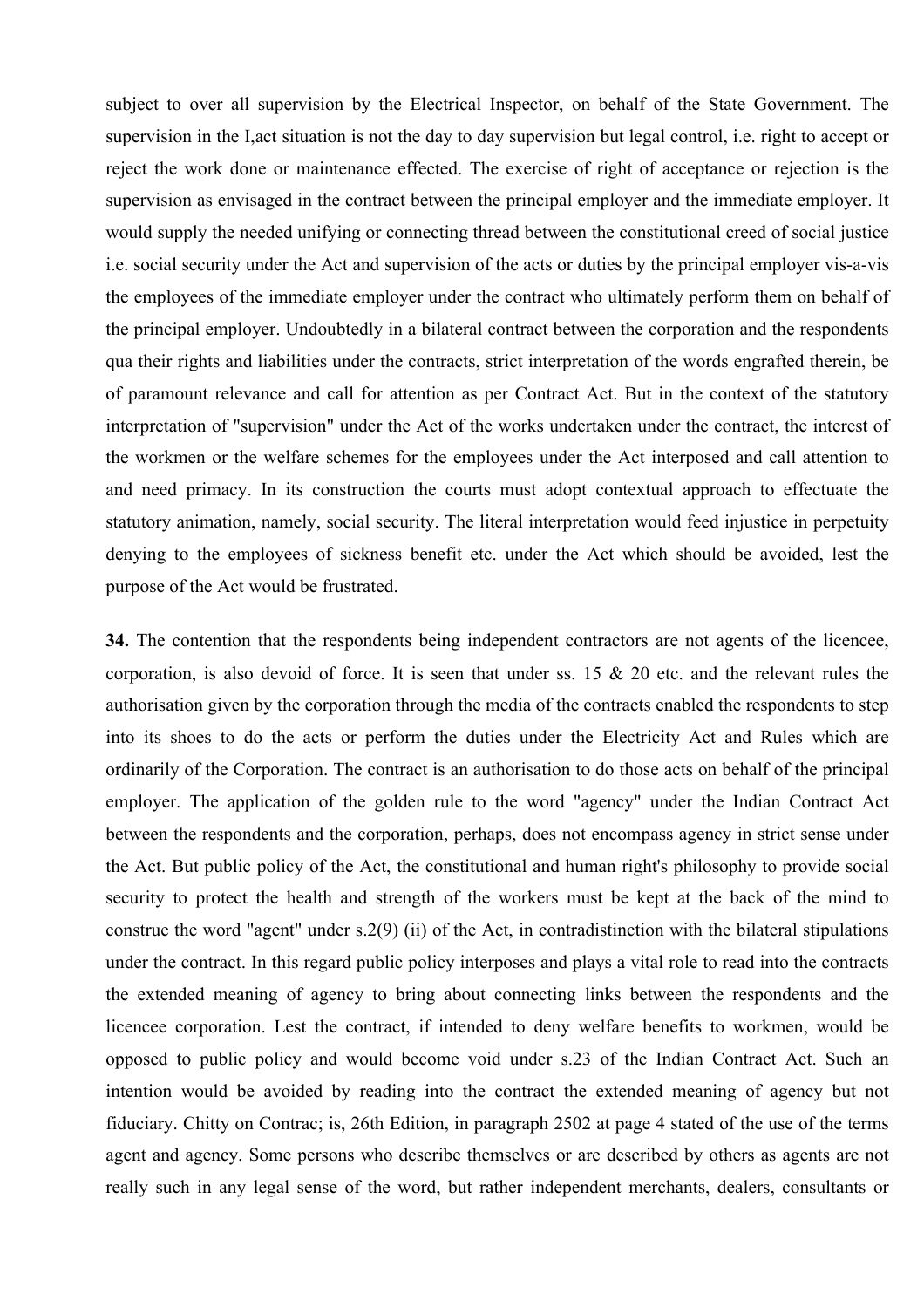intermediaries. Others may be agents in the sense that they owe the internal duties of the agent to his principal (mainly the fiduciary duties)... The substance of the matter prevails over the form and the use of the words "agent" or "agency ", or even a denial that they are applicable, is not conclusive that any particular type of relationship exists. (emphasis supplied). In A.G. Guest Anson's Law of Contract. 26th Edition, at page308 it is stated that the application of cannons of 'public policy to particular instances necessarily varies with the progressive development of 'public opinion and morality, but, as Lord Wright has said extra-judicially: Public policy like any other branch of the common law ought to be, and I think is, governed by the judicial use of precedents... If it is said that rules of public policy have to be moulded to suit new conditions of a changing world, that is true; but the same is true of the principles of the common law generally.' In *Prenn v. Simmonds*, 1971 (1) Weekly Law Reports 1381 (H.L.) Lord Wilberforce laid the rule that in construing a written agreement evidence of negotiations or of the parties' intentions ought not to be received by the court, and that evidence should be restricted to evidence of factual background known to the parties at or before the date of the contract, including evidence of the "genesis" and objectively the "aim" of the transaction.

**35.** The contractors, respondents, knew at the date of the agreements that the Corporation, as Principal employer, is under statutory obligation to execute or keep executed the works and keep them repaired and mainrained as an integral activity of generation, transmission and distribution of the electrical energy to the consumers within their area of supply. On authorisation, the respondents executed and kept executing the works and repairs or kept them repaired and the maintenance thereof effected through their employees, which in law is on behalf of the Corporation, principal employer. The genesis and aim of the transaction was to act on behalf of the Corporation. The agency of the respondent with the Corporation, thus, springs into being. The prohibition of the qualified supervisors, while in service of the respondents, to disengage themselves with third parties in terms of the contract was only to extract unstinted and exclusive devotion to duty and no further. It stands as no impediment to construe that the respondents are agents to the Corporation as immediate employers.

**36.** Accordingly I hold that the employees working under the respondent perform their duties in execution of the works, repairs and maintenance thereof in connection with the generation, transmission and distribution of the electrical energy by the Corporation ficensee. The Corporation is the Principal employer. The respondents, immediate employers execute the work etc. under the supervision of the Corporation as its agents. Their employees, in law, work under the supervision of the principal employer, corporation. They are covered under s.2.(9) (ii) of the Act entitling them to the sickness benefits, etc. envisaged therein and the respondents are liable to make their contribution to the Employees Insurance Fund.